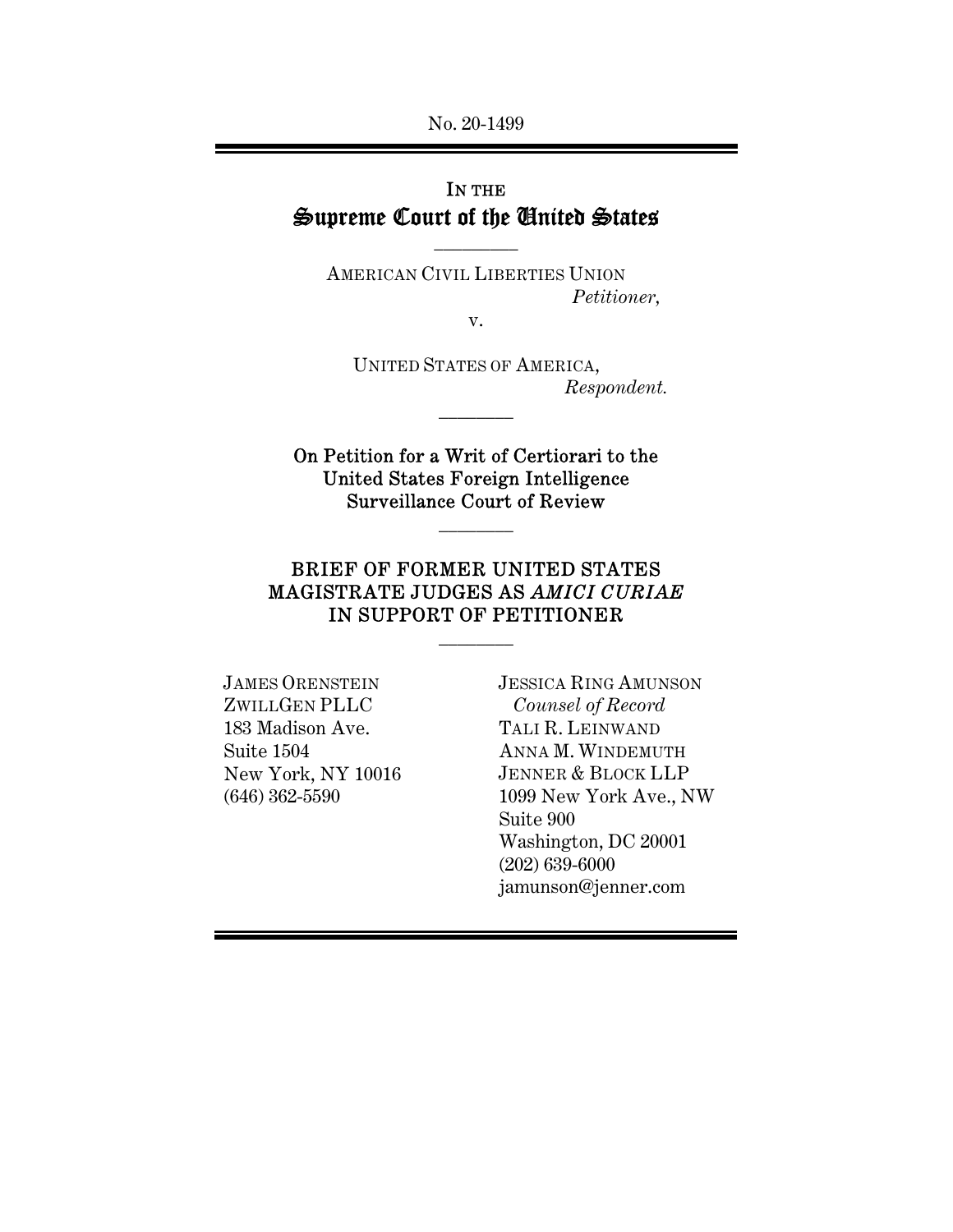#### i TABLE OF CONTENTS

| I. Amici's Experiences Demonstrate That<br>Publishing Decisions About Surveillance<br>Technology Can Serve The Public Interest<br>While Also Accommodating National Security                                           |
|------------------------------------------------------------------------------------------------------------------------------------------------------------------------------------------------------------------------|
| A. Magistrate Judges Have a History of<br>Safely Providing Public Access to<br>Opinions on Emerging Surveillance                                                                                                       |
| B. The Same Tools Available to Magistrate<br>Judges in Weighing Competing Interests,<br>Making Access Determinations, and<br>Ultimately Ordering Appropriate<br>Disclosures, Are Available to FISC                     |
| II. The Court's Review Is Necessary Because<br>Without Access To FISC Precedent, Courts<br>Across Jurisdictions Will Be Deprived Of<br>Relevant Analytic Examples And Will<br>Continue To Decide These Legal Issues In |
| A. Enshrining a Qualified Right of Access to<br>FISC Opinions Would Provide Judges<br>Deciding Emerging Surveillance Law                                                                                               |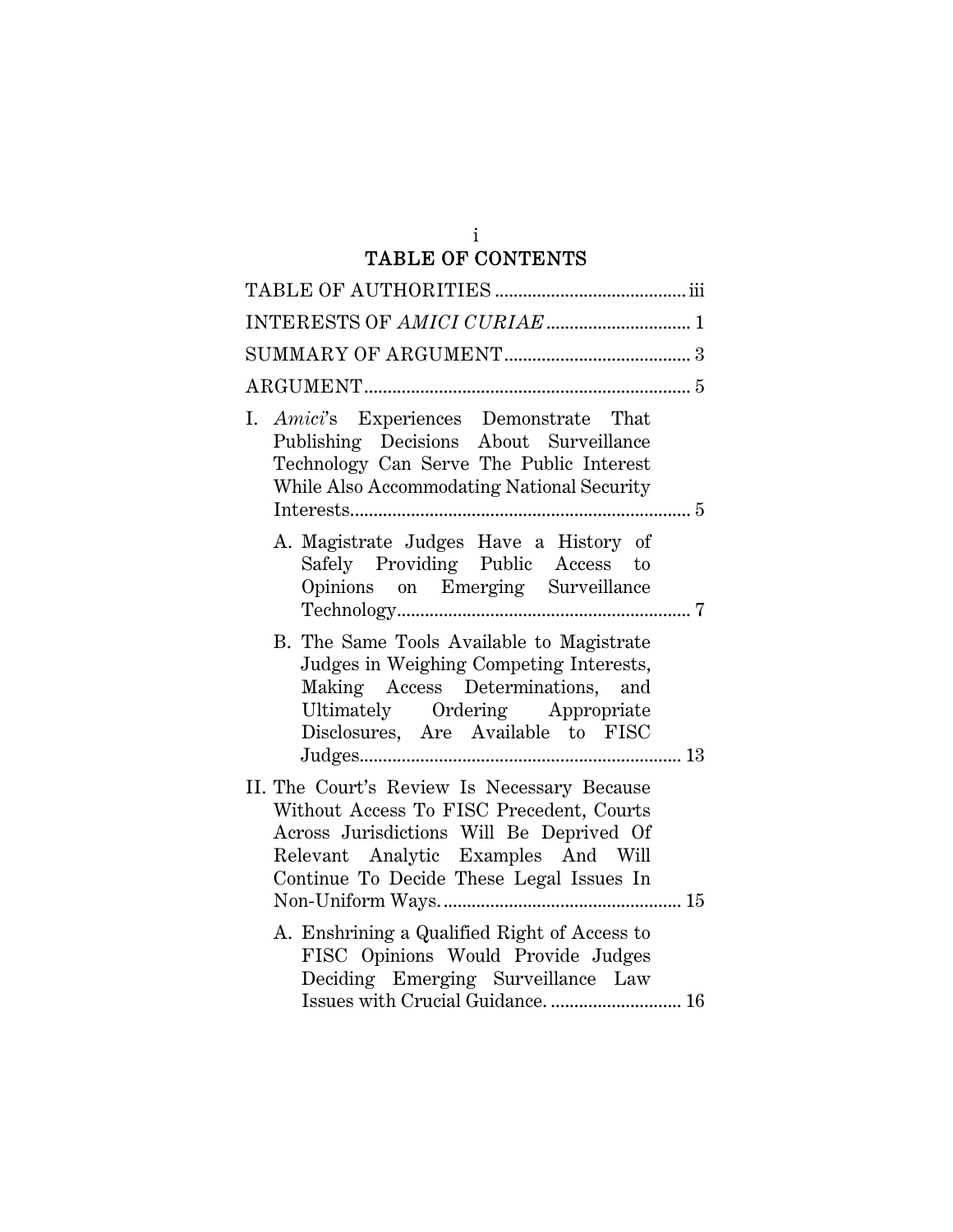| B. Disclosing Significant FISC Decisions |  |  |
|------------------------------------------|--|--|
| Would Reduce the Impact of Prosecutorial |  |  |
|                                          |  |  |
|                                          |  |  |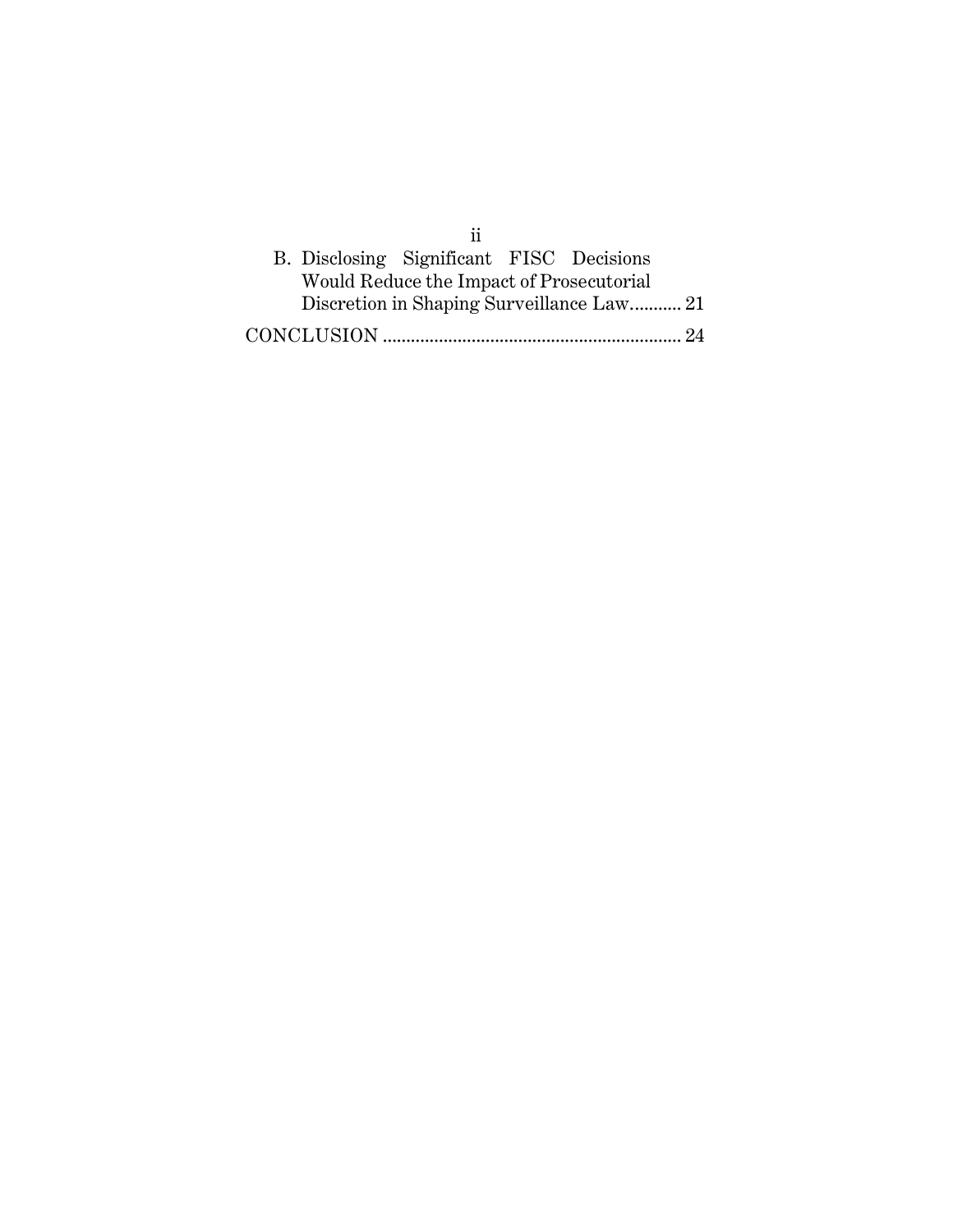#### iii TABLE OF AUTHORITIES

## CASES

| In re Application for Pen Register and<br>Trap/Trace Device with Cell Site<br>Location Authority, 396 F. Supp. 2d 747                                                |  |
|----------------------------------------------------------------------------------------------------------------------------------------------------------------------|--|
|                                                                                                                                                                      |  |
| In re Application of the Federal Bureau of<br>Investigation for an Order Requiring<br>the Production of Tangible Things from<br>[Redacted], No. BR 13-158 (MM) (FISA |  |
| In re Application of the Federal Bureau of<br>Investigation for an Order Requiring<br>the Production of Tangible Things from<br>[Redacted], No. BR 13-25 (JB) (FISA  |  |
| In re Application of the U.S. for an Order<br>Authorizing the Disclosure of Cell Site<br>Location Information, No. 6:08-6038M<br>(REW), 2009 WL 8231744 (E.D. Ky.    |  |
| In re Application of the United States for an<br>Order Authorizing the Disclosure of<br>Prospective Cell Site Information, 412                                       |  |
| In re Application of the United States for an<br>Order Authorizing the Release of<br>Historical Cell-Site Information, No.<br>10-MC-0897 (JO), 2010 WL 5437209       |  |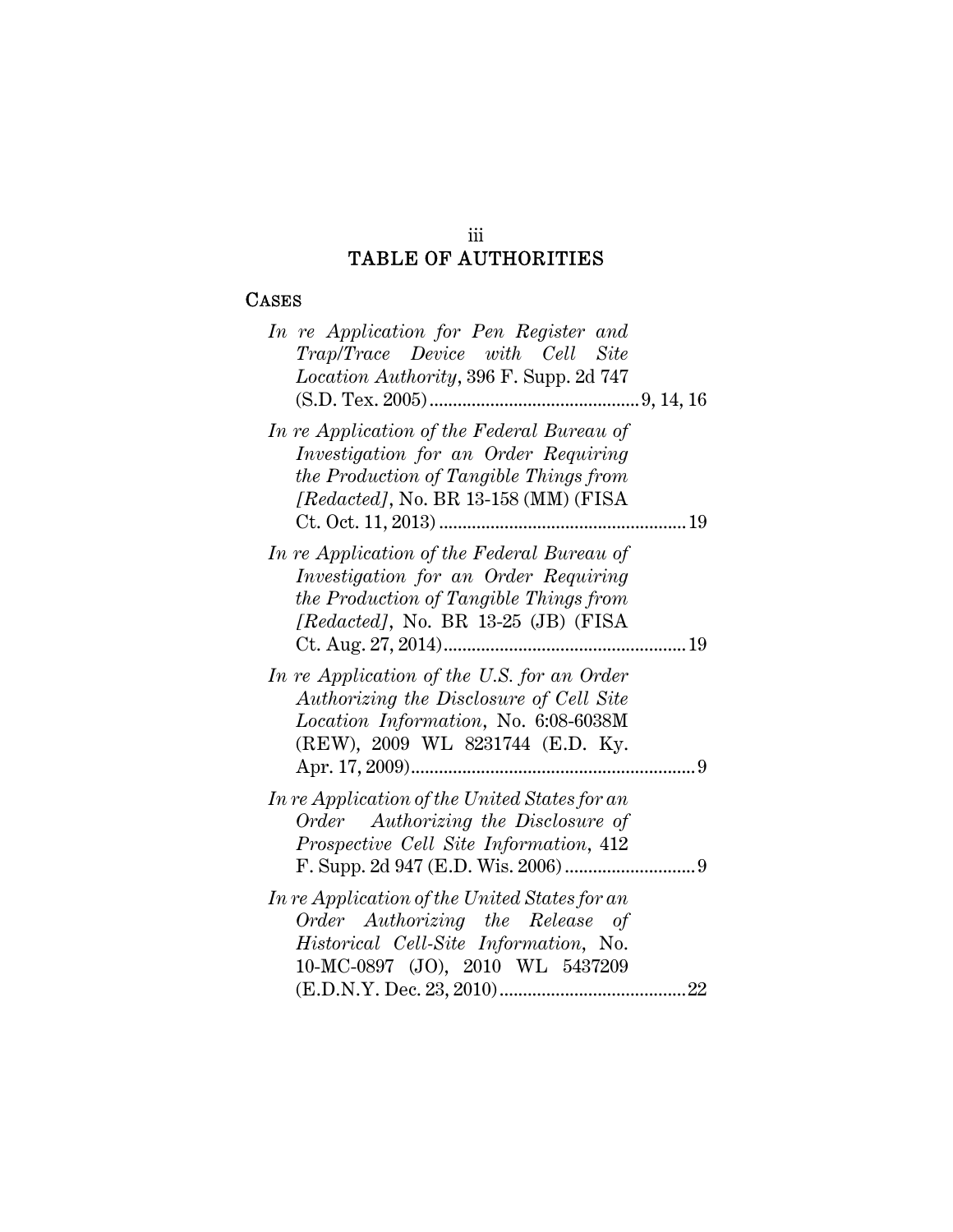| iv                                                                            |  |
|-------------------------------------------------------------------------------|--|
| In re Application of the United States for an                                 |  |
| Order Authorizing the Release of                                              |  |
| Prospective Cell Site Information, 407                                        |  |
|                                                                               |  |
| In re Application of the United States for an                                 |  |
| Order Authorizing the Use of a Cellular                                       |  |
| Telephone Digital Analyzer, 885 F.                                            |  |
|                                                                               |  |
| In re Application of the United States for an                                 |  |
| Order $(1)$ Authorizing the Use of a Pen                                      |  |
| Register and a Trap and Trace Device                                          |  |
| and (2) Authorizing Release of                                                |  |
| Subscriber Information and/or Cell Site                                       |  |
| Information, 384 F. Supp. 2d 562                                              |  |
|                                                                               |  |
| In re Application of the United States for an                                 |  |
| Order Authorizing the Use of a Pen                                            |  |
| Register and a Trap and Trace Device                                          |  |
| Wireless Telephone Bearing<br>$\overline{on}$                                 |  |
| Telephone Number [Redacted],                                                  |  |
| Subscribed to [Redacted], Serviced by                                         |  |
| [Redacted], No. 08 MC 0595 (JO), 2008                                         |  |
| WL 5255815 (E.D.N.Y. Dec. 16, 2008) 18                                        |  |
|                                                                               |  |
| In re Application of the United States for an                                 |  |
| Order Directing a Provider of Electronic<br>Communication Service to Disclose |  |
|                                                                               |  |
| Records to the Government, 534 F. Supp.                                       |  |
|                                                                               |  |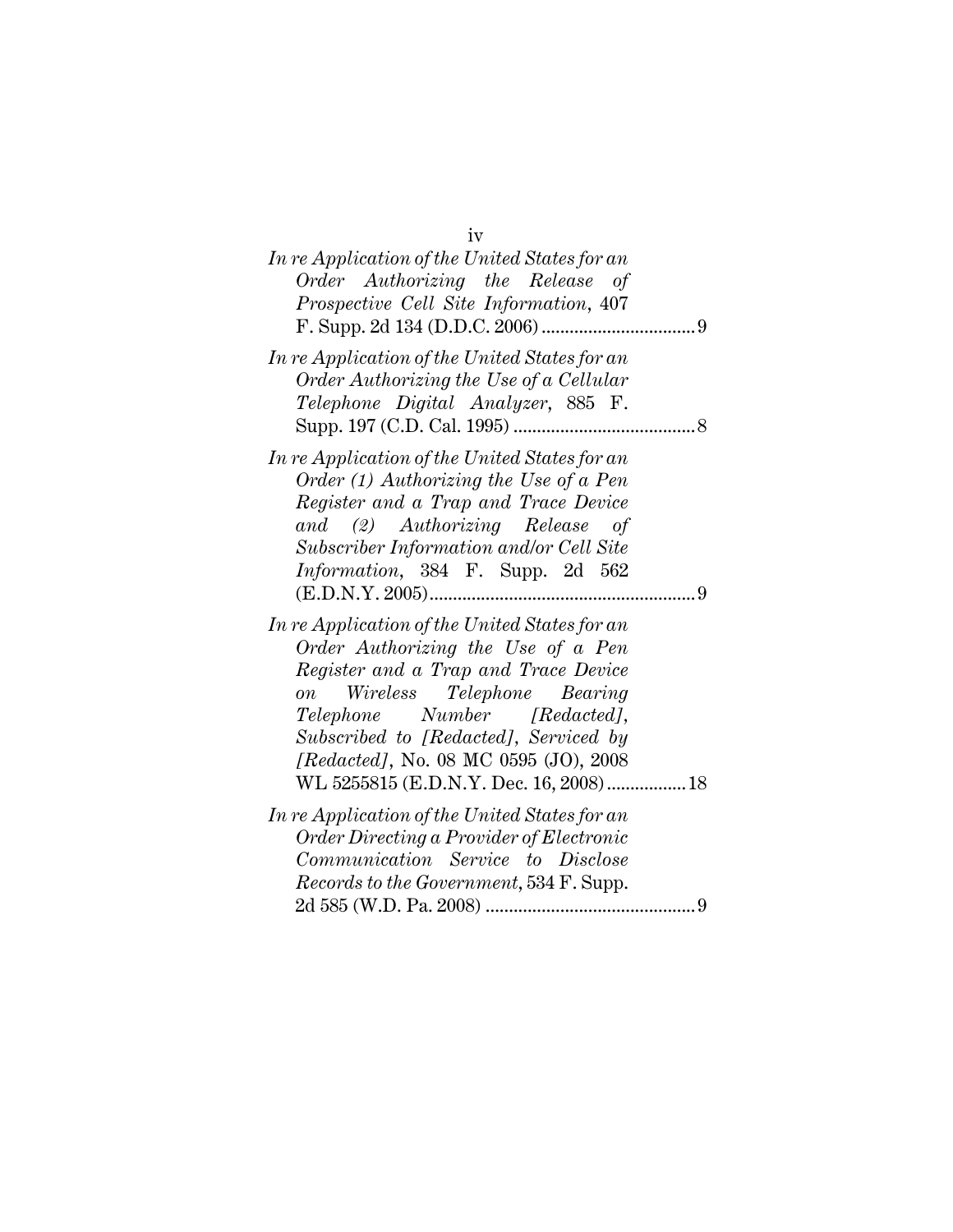| $\overline{\mathbf{V}}$                                                                                                                                                                                                                                           |
|-------------------------------------------------------------------------------------------------------------------------------------------------------------------------------------------------------------------------------------------------------------------|
| In re Application of the United States for an                                                                                                                                                                                                                     |
| Order for Disclosure of<br>Telecommunications Records and<br>Authorizing the Use of a Pen Register<br>and Trap and Trace, 405 F. Supp. 2d 435                                                                                                                     |
| In re Application of the United States of<br>America for an Order Pursuant to 18<br>U.S.C. 2703 $(c)$ , 2703 $(d)$ Directing AT &<br>T, Sprint/Nextel, T-Mobile, Metro PCS,<br>Verizon Wireless to Disclose Cell Tower<br>Log Information, $42$ F. Supp. 3d $511$ |
| In re Application of the United States for<br>Orders (1) Authorizing Use of Pen<br>Registers and Trap and Trace Devices<br>and (2) Authorizing Release of<br>Subscriber Information, 515 F. Supp. 2d                                                              |
| In re Application of United States for<br>Historical Cell Site Data, 747 F. Supp.                                                                                                                                                                                 |
| Carpenter v. United States, 138 S. Ct. 2206                                                                                                                                                                                                                       |
| In re Certified Question of Law, 858 F.3d<br>591 (FISA Ct. Rev. 2016) 14, 18                                                                                                                                                                                      |
| City of Ontario, California v. Quon, 560                                                                                                                                                                                                                          |
| Kyllo v. United States, 533 U.S. 27 (2001)  14                                                                                                                                                                                                                    |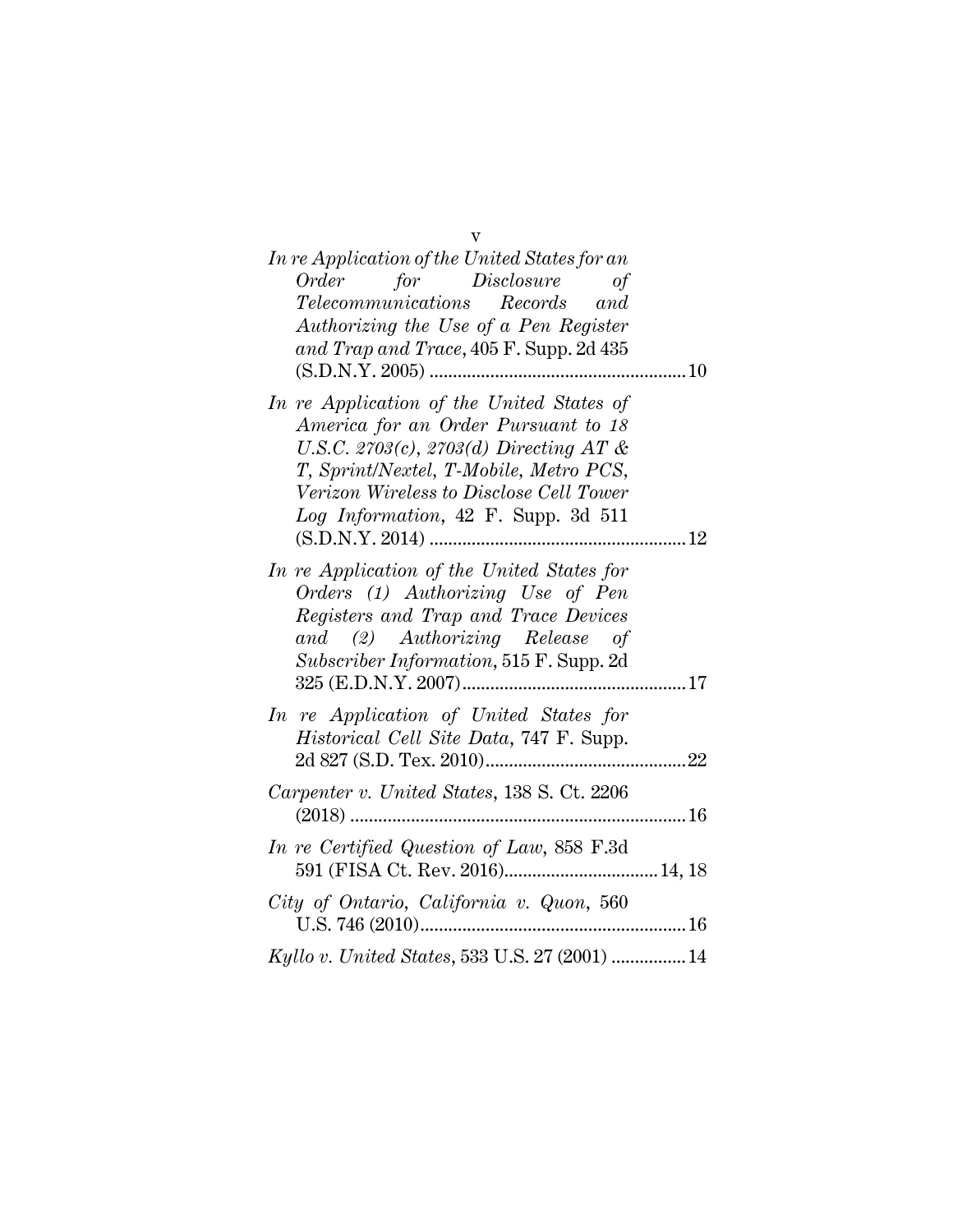| vi                                                                     |  |
|------------------------------------------------------------------------|--|
| Press-Enterprise Co. v. Superior Court of                              |  |
| California for Riverside County, 478                                   |  |
|                                                                        |  |
| In re Search of Information Stored at                                  |  |
| Premises Controlled by Google, 481 F.                                  |  |
|                                                                        |  |
| In re Search of [Redacted] Washington,                                 |  |
| D.C., 317 F. Supp. 3d 523 (D.D.C. 2018) 11                             |  |
| In re Search Warrant Application for                                   |  |
| Geofence Location Data Stored at                                       |  |
| Google Concerning an Arson                                             |  |
| Investigation, 497 F. Supp. 3d 345 (N.D.                               |  |
| 11                                                                     |  |
| In re Search Warrant Number 5165, 470 F.                               |  |
|                                                                        |  |
| In re Smartphone Geolocation Data                                      |  |
| Application, 977 F. Supp. 2d 129                                       |  |
|                                                                        |  |
| In re the Application of the United States                             |  |
| for an Order Authorizing (1)                                           |  |
| Installation and Use of a Pen Register                                 |  |
| and Trap and Trace Device or Process                                   |  |
| $(2)$ Access to Customer Records, and $(3)$                            |  |
| Cell Phone Tracking, 441 F. Supp. 2d                                   |  |
|                                                                        |  |
| In re the Application of the United States                             |  |
| for an Order Authorizing the<br>Installation and Use of a Pen Register |  |
| and Trap and Trace Device, 890 F. Supp.                                |  |
|                                                                        |  |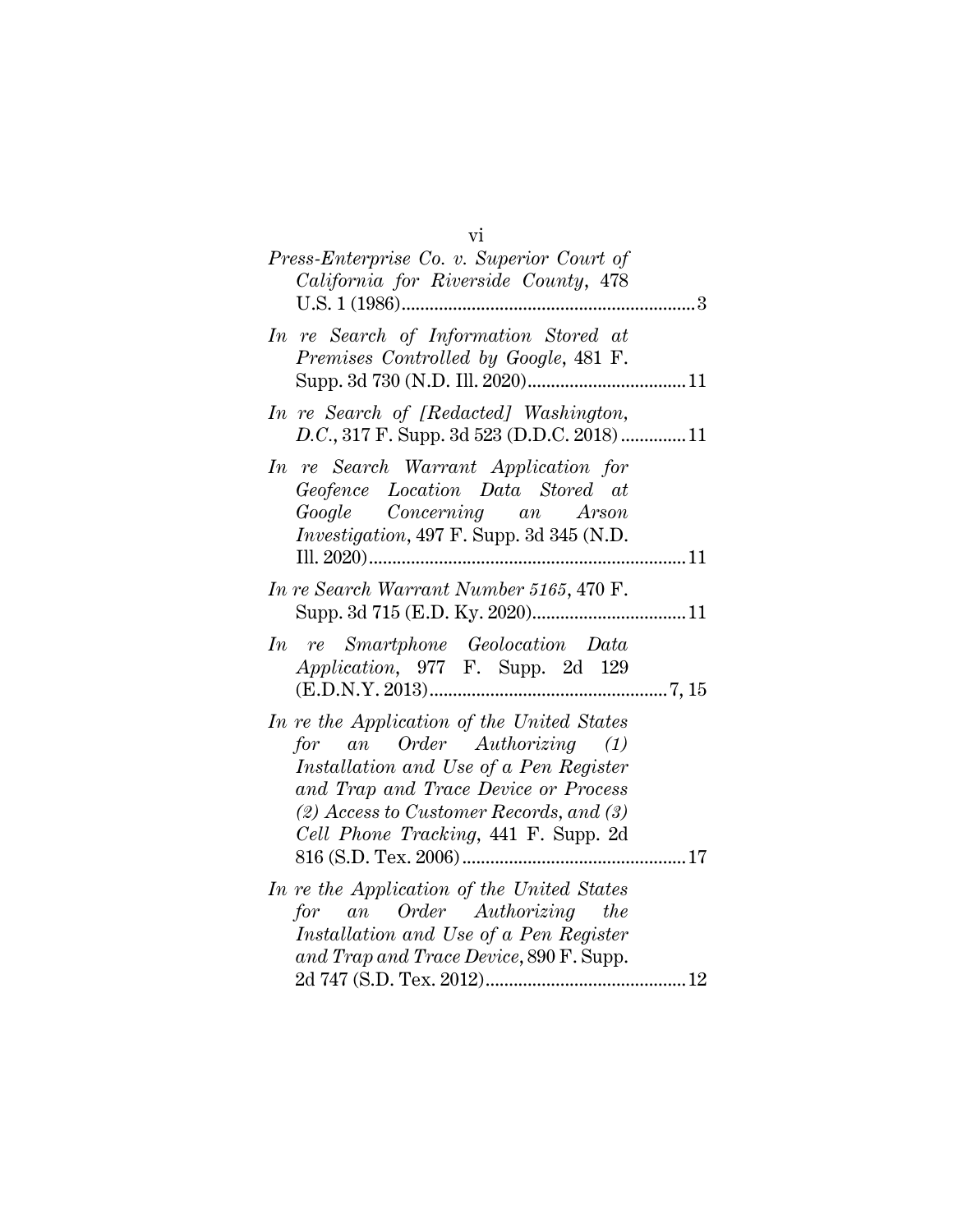| vii                                           |
|-----------------------------------------------|
| In re the Application of the United States    |
| for an Order Relating to Telephone Use        |
| by Suppressed, No. 15 M 0021 (IJ), 2015       |
| WL 6871289 (N.D. Ill. Nov. 9, 2015) 12        |
| In re the Search of a Residence in Oakland,   |
| California, 354 F. Supp. 3d 1010 (N.D.        |
|                                               |
| In re United States ex rel. Order Pursuant    |
| to 18 U.S.C. Section 2703(d), 930 F.          |
|                                               |
| In re United States for an Order Pursuant     |
| to 18 U.S.C. § 2703(d), No. 2:17-mc-51662     |
| (JG), 2017 WL 6368665 (Dec. 12, 2017)  12     |
|                                               |
| United States v. Beverly, 943 F.3d 225 (5th   |
| Cir. 2019)<br>20                              |
| United States v. Carpenter, 926 F.3d 313      |
|                                               |
| United States v. Dzwoncyzk, No. 4:15-CR-      |
| 3134 (JG), 2016 WL 7428390 (D. Neb.           |
|                                               |
| United States v. Hammond, No. 19-2357         |
| (AS), 2021 WL 1608789 (7th Cir. Apr. 26,      |
|                                               |
| United States v. Henderson, 906 F.3d 1109     |
|                                               |
|                                               |
| United States v. Horton, 863 F.3d 1041 (8th   |
|                                               |
| United States v. Leon, 468 U.S. 897 (1984) 19 |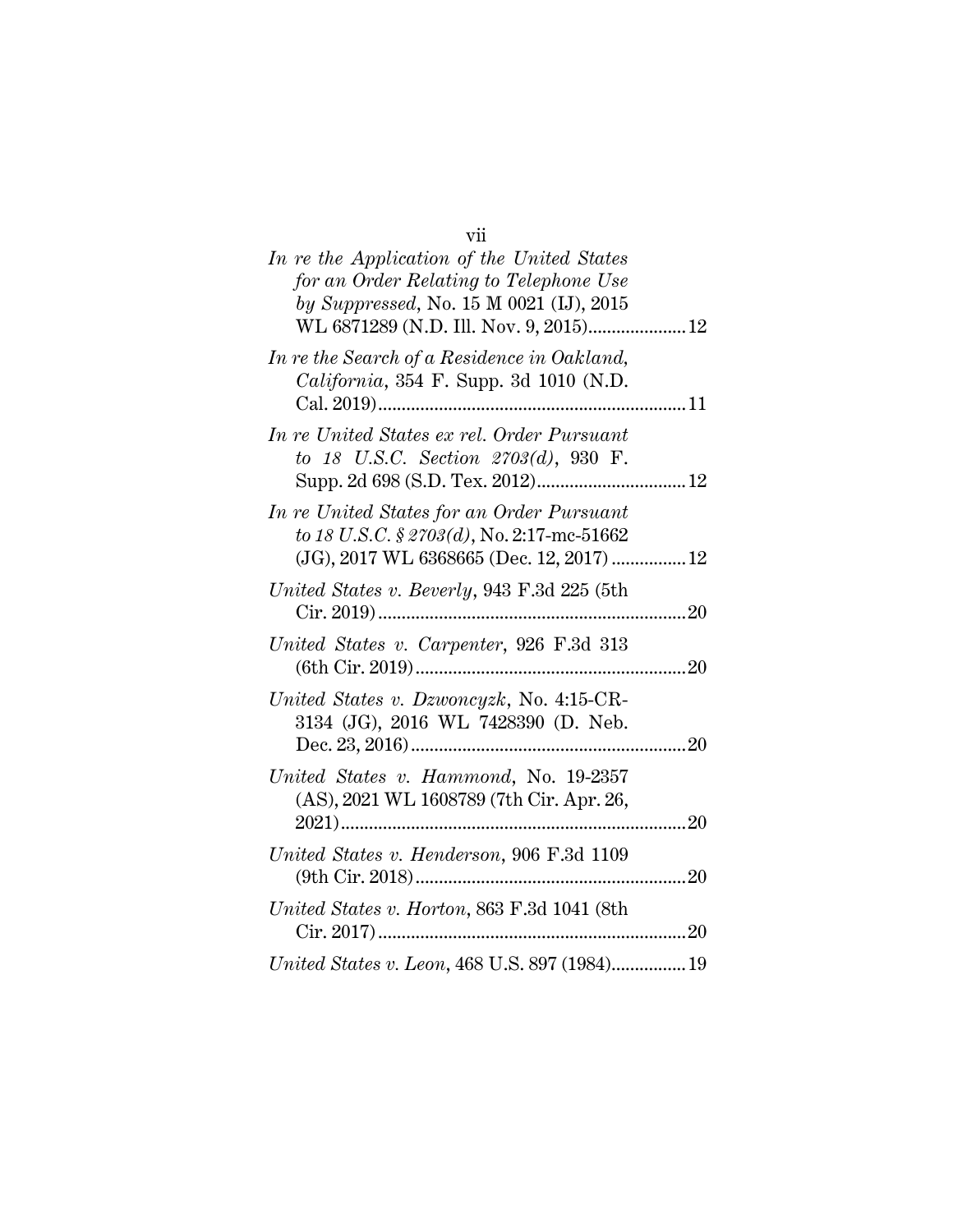# viii

| United States v. McLamb, 880 F.3d 685 (4th                                                                                     |  |
|--------------------------------------------------------------------------------------------------------------------------------|--|
| United States v. Pritchard, 964 F.3d 513                                                                                       |  |
| United States v. Warrant, No. 19-mj-71283<br>(VKD), 2019 WL 4047615 (N.D. Cal.                                                 |  |
| United States v. Werdene, 883 F.3d 204 (3d)                                                                                    |  |
| In re Warrant to Search a Certain Email<br>Account Controlled and Maintained by<br><i>Microsoft Corp.</i> , 15 F. Supp. 3d 466 |  |
| In re Warrant to Search a Target Computer<br>at Premises Unknown, 958 F. Supp. 2d                                              |  |
| <b>STATUTES</b>                                                                                                                |  |
|                                                                                                                                |  |
|                                                                                                                                |  |
|                                                                                                                                |  |
|                                                                                                                                |  |
|                                                                                                                                |  |
|                                                                                                                                |  |

50 U.S.C. § 1872 ............................................................ 13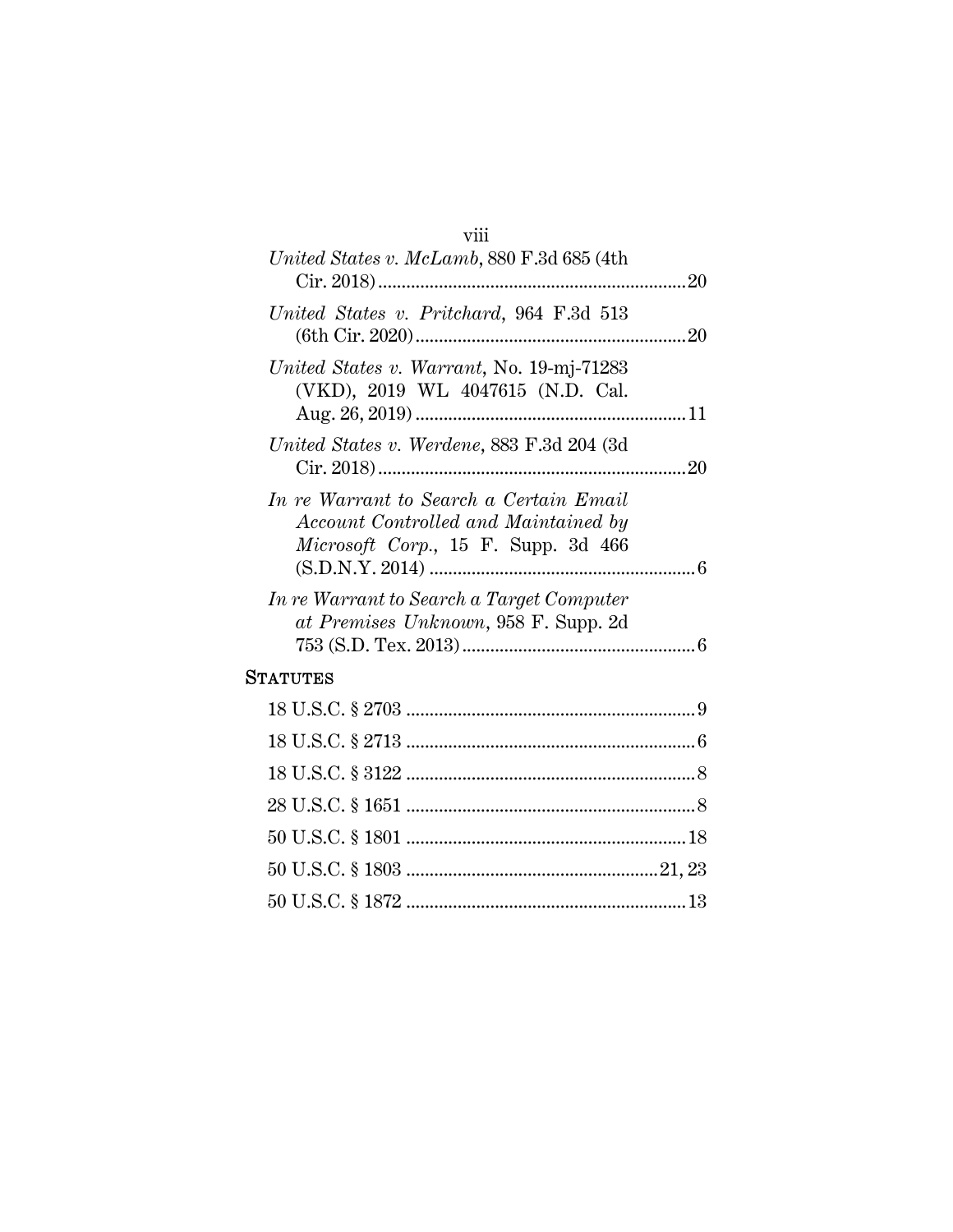LEGISLATIVE MATERIALS

| Foreign Intelligence Electronic         |  |  |
|-----------------------------------------|--|--|
| Surveillance: Hearings on H.R. 5794,    |  |  |
| H.R. 9745, H.R. 7308, and H.R. 5632     |  |  |
| before the Subcomm. on Legis. of the H. |  |  |
| Permanent Select Comm. on               |  |  |
|                                         |  |  |

## OTHER AUTHORITIES

| Application for a Search Warrant, In re                                               |  |
|---------------------------------------------------------------------------------------|--|
| Search of Computers that Access                                                       |  |
| upf45jv3bziuctml.onion, No. 1:15-SW-89                                                |  |
|                                                                                       |  |
|                                                                                       |  |
|                                                                                       |  |
| Oren Bar-Gill & Barry Friedman, Taking<br><i>Warrants Seriously</i> , 106 Nw. L. Rev. |  |
|                                                                                       |  |

ix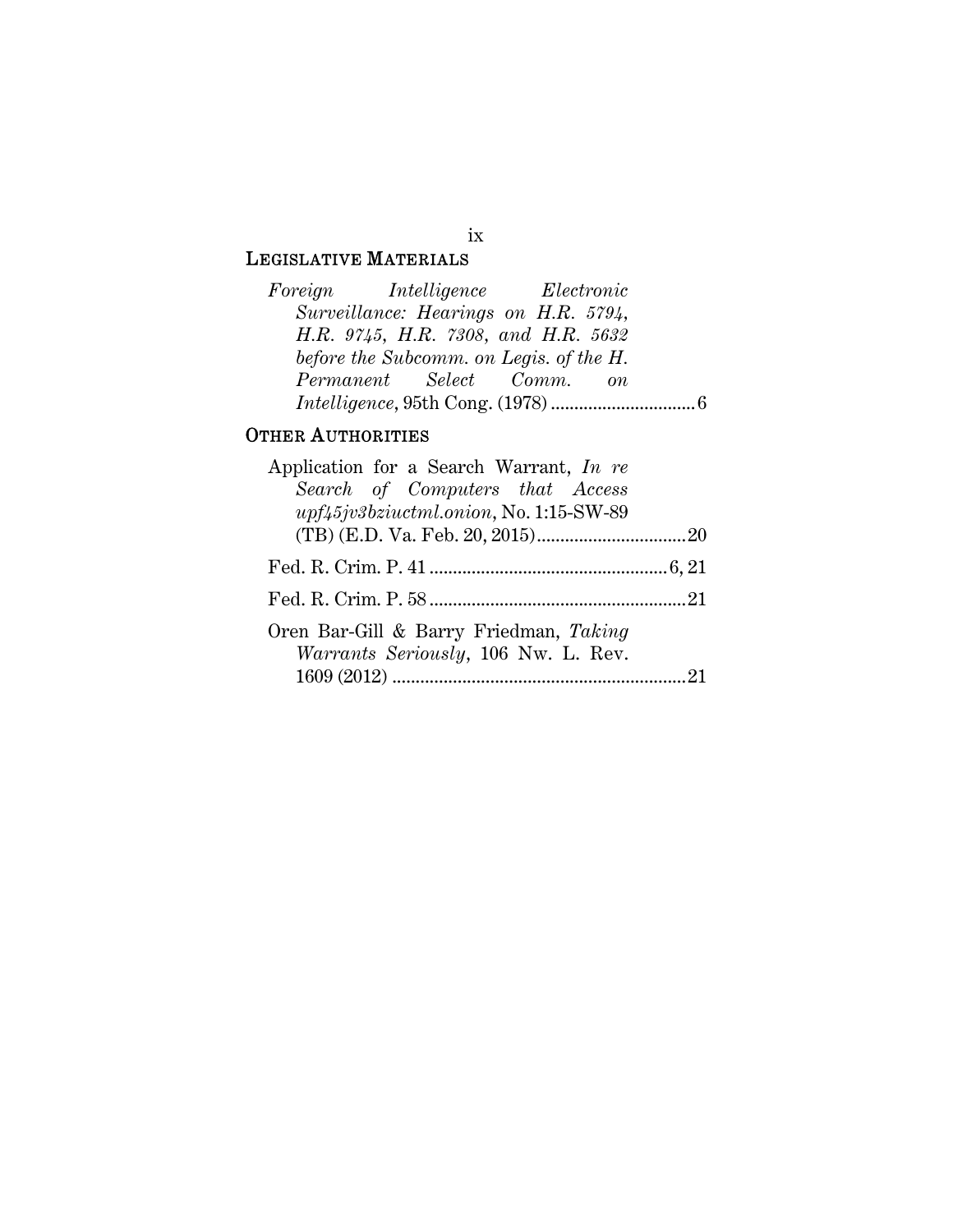#### INTERESTS OF *AMICI CURIAE*<sup>1</sup>

1

*Amici* are former federal magistrate judges. In their capacity as magistrate judges, *amici* frequently confronted government requests for authorization of surveillance and were at the frontlines of addressing novel legal issues arising from new technology. *Amici* have experience publishing opinions that explain the rationale for judicial decisions on surveillance methods without jeopardizing government interests. *Amici* write to urge the Court to grant the petition for certiorari because greater access to opinions issued by the Foreign Intelligence Surveillance Court ("FISC") would promote the orderly development of case law that ensures that the use of new surveillance technologies complies with statutory and constitutional law. This in turn would benefit judges across the country confronting comparable questions regarding the balance of security and privacy. *Amici* include the following:

David K. Duncan served as a United States Magistrate Judge for the District of Arizona from 2001 to 2018. He is a co-author of *The Rights of the Accused Under the Sixth Amendment: Trials, Presentation of Evidence, and Confrontation* (2d ed. 2016).

James C. Francis IV served as a United States Magistrate Judge for the Southern District of New York from 1985 to 2017. He is currently an arbitrator, mediator, and special master at JAMS. Among many other decisions, he authored an opinion of first

l

<sup>&</sup>lt;sup>1</sup> All parties received notice of and consented to this filing. No party or party's counsel wholly or partially authored this brief. Only *amici* and counsel for *amici* funded its preparation and submission.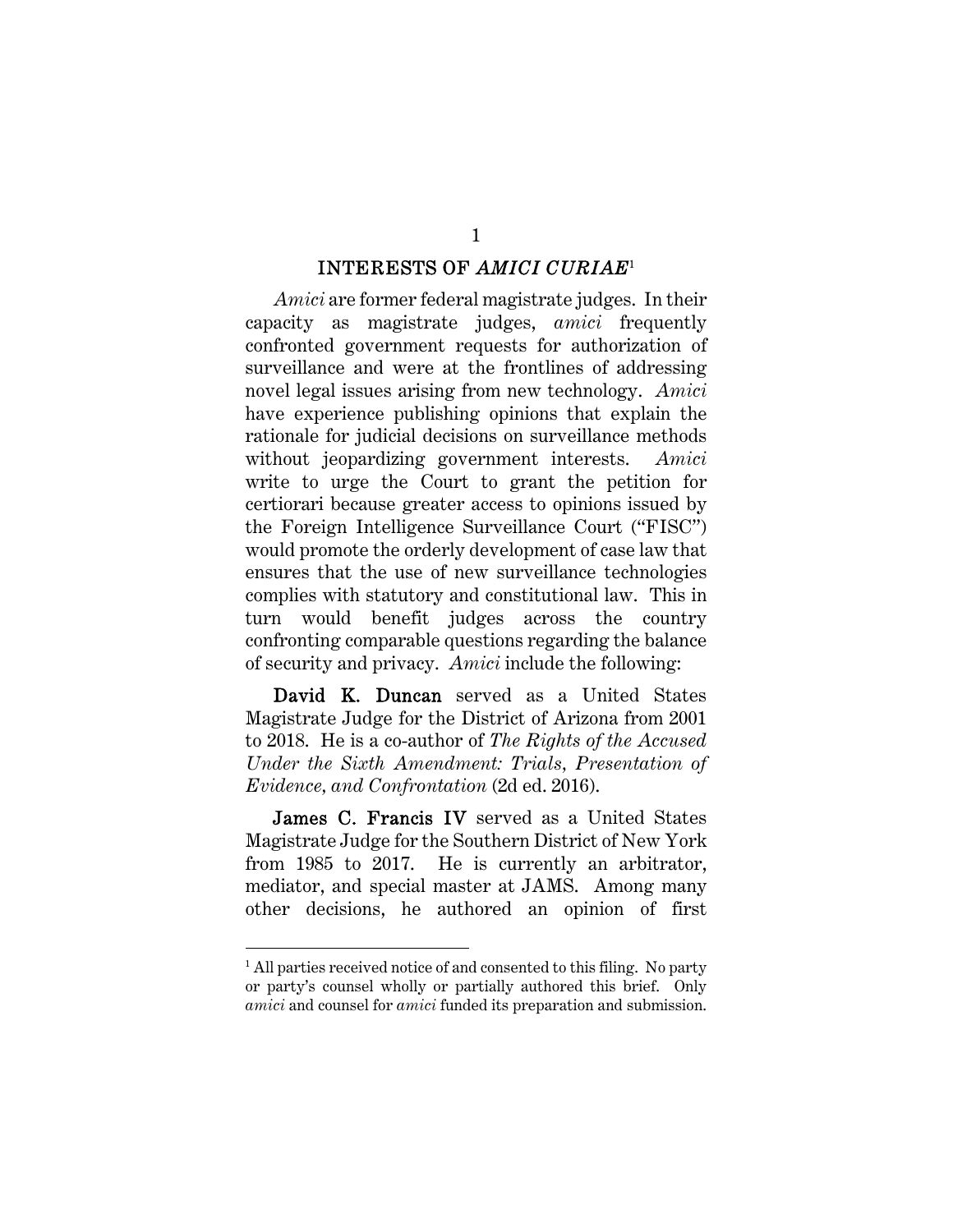impression about the use of a warrant to access emails stored on servers in a foreign country, *In re Warrant to Search a Certain Email Account Controlled & Maintained by Microsoft Corp.*, 15 F. Supp. 3d 466 (S.D.N.Y. 2014), as well as an opinion regarding the government's novel request for cell tower dumps, *In re Application of U.S. for an Order Pursuant to 18 U.S.C. §§ 2703 (c) & 2703(d) Directing AT&T, Sprint/Nextel, T-Mobile, Metro PCS, & Verizon Wireless to Disclose Cell Tower Log Info.*, 42 F. Supp. 3d 511 (S.D.N.Y. 2014).

James Orenstein served as a United States Magistrate Judge for the Eastern District of New York from 2004 to 2020. He is currently a Senior Legal Director at ZwillGen PLLC. He authored published decisions on location tracking, non-disclosure orders under the Stored Communications Act, and compelled decryption of mobile devices. *See In re Application of U.S. for an Order Authorizing the Release of Historical Cell-Site Info.*, 736 F. Supp. 2d 578 (E.D.N.Y. 2010); *In re Grand Jury Subpoena to Facebook*, No. 16-MC-1300 (JO), 2016 WL 9274455 (E.D.N.Y. May 12, 2016); *In re Apple, Inc.*, 149 F. Supp. 3d 341 (E.D.N.Y. 2016).

Brian L. Owsley served as a United States Magistrate Judge for the Southern District of Texas from 2005 to 2013. He is currently an Assistant Professor of Law at the University of North Texas at Dallas College of Law. He has authored published decisions on novel law enforcement techniques including the use of cell site simulators, *In re the Application of the U.S. for an Order Authorizing the Installation & Use of a Pen Register &Trap & Trace Device*, 890 F. Supp. 2d 747 (S.D. Tex. 2012), and cell tower dumps, *In re U.S.*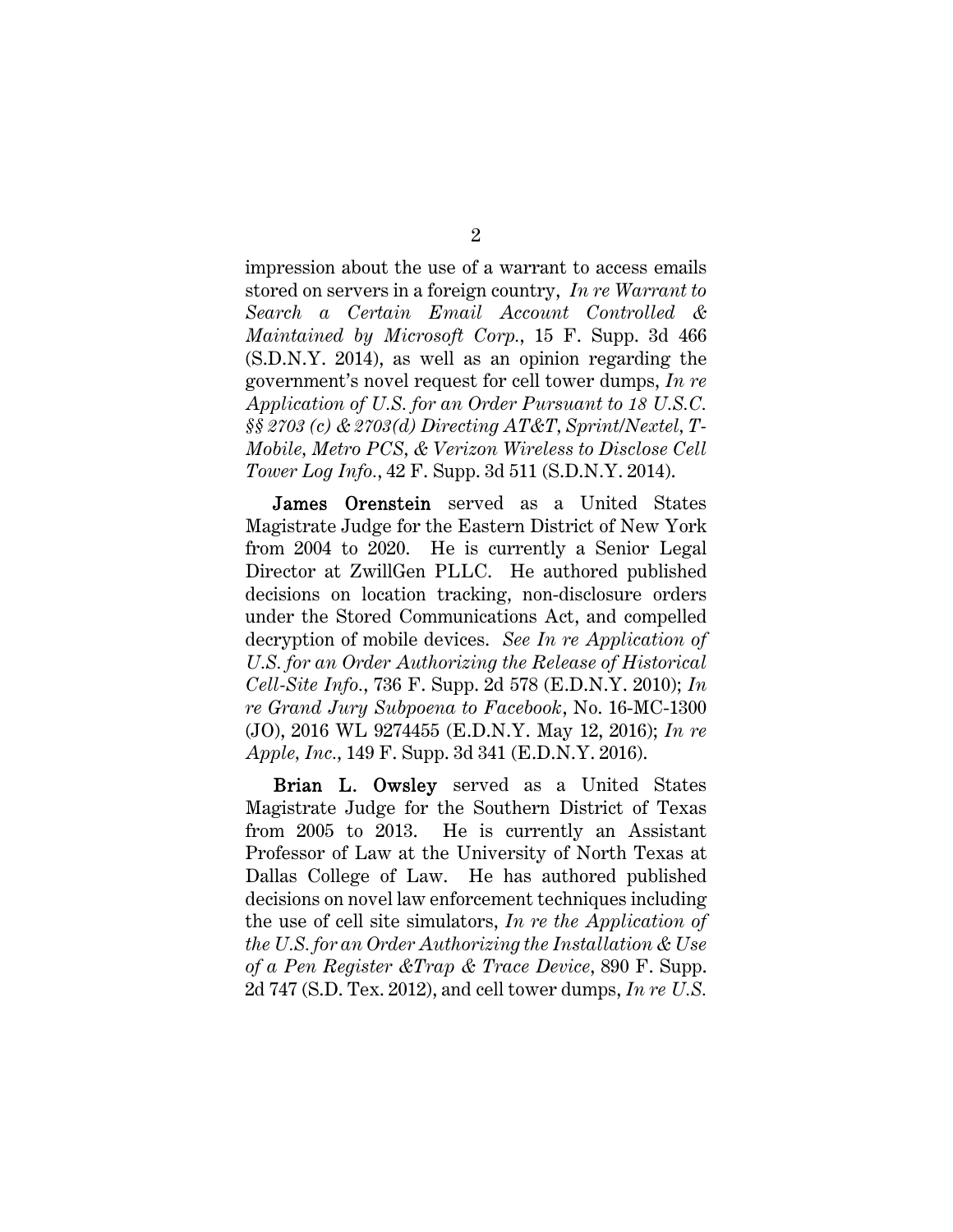*ex rel. Order Pursuant to 18 U.S.C. Section 2703(d)*, 930 F. Supp. 2d 698 (S.D. Tex. 2012). He is also the author of *To Seal or Not to Unseal: The Judiciary's Role in Preventing Transparency in Electronic Surveillance Application Orders*, 5 Cal. L. Rev. 259 (2014).

Viktor V. Pohorelsky served as a United States Magistrate Judge for the Eastern District of New York from 1995 to 2015. Before his appointment as a magistrate judge, he had a fourteen-year career as a litigator both in private practice and as an Assistant United States Attorney in the Southern District of New York.

#### SUMMARY OF ARGUMENT

As the petition for certiorari explains, when determining whether the public has a qualified right of access to judicial documents, courts consider both "experience and logic." *Press-Enter. Co. v. Superior Court of Cal. for Riverside Cty.*, 478 U.S. 1, 8 (1986). *Amici* have a unique perspective on both factors. Like members of the FISC, magistrate judges routinely and, in an age of rapidly advancing technology, with increasing frequency—rule on *ex parte* applications from the government to deploy innovative surveillance technologies. Drawing upon the judiciary's long history of public access to judicial opinions, magistrate judges have gained experience in making publication determinations regarding opinions on novel issues of law without sacrificing the compelling interest in the integrity of law enforcement investigations. As former magistrate judges, *amici* are in a unique position to explain why public access to such opinions is not merely logical, but critical to the development of the law.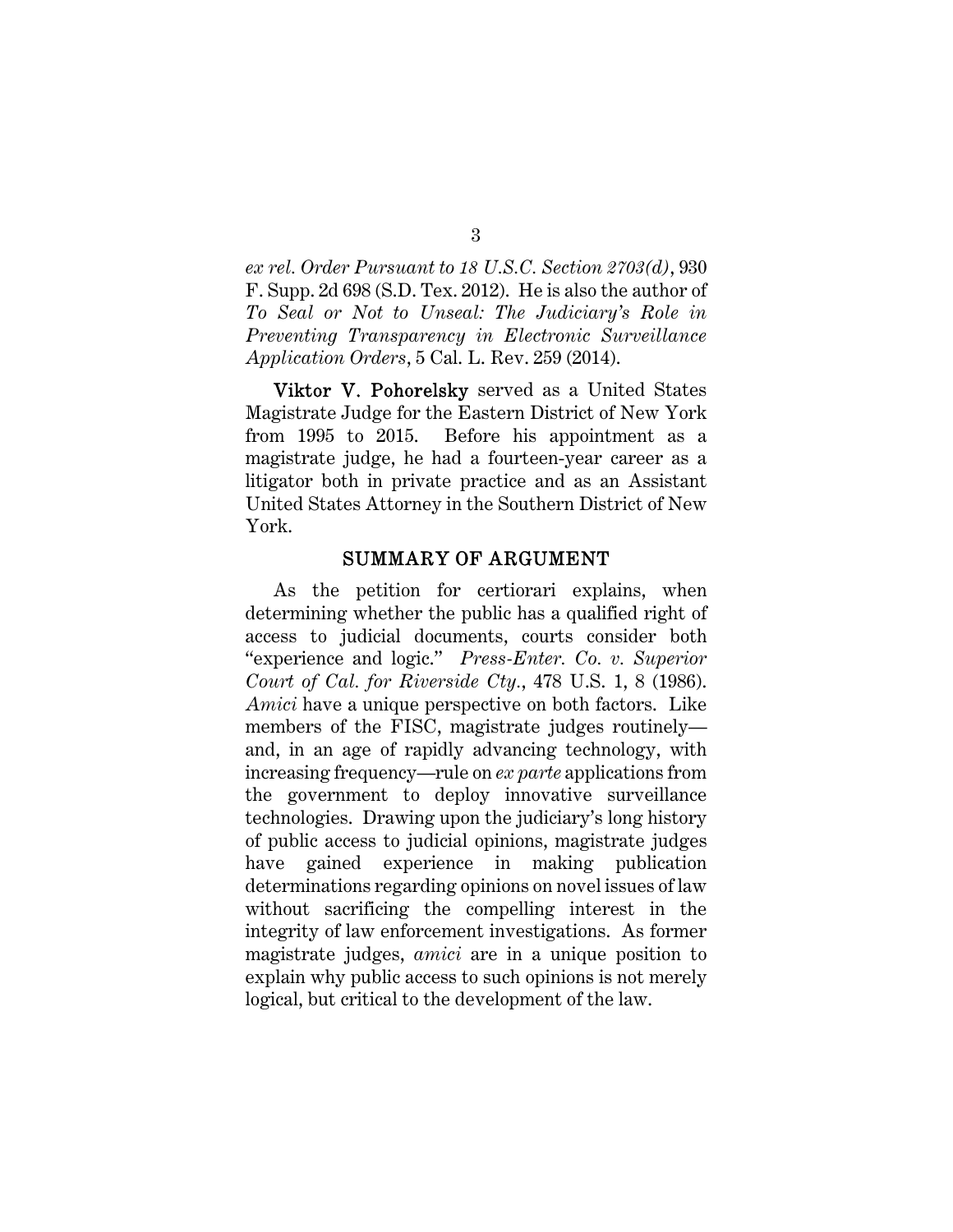4

*First*, for decades, magistrate judges have publicly grappled with government requests for evolving forms of surveillance technology, cognizant that transparency is especially important when addressing unsettled questions of personal liberty. To that end, magistrate judges—including *amici* when they were on the bench have, over the years, published their reasoning when answering novel questions regarding surveillance requests. And they have managed to do so while simultaneously accommodating compelling governmental interests—separating legal analyses from the confidential facts of ongoing investigations, applying redactions, delaying publication, and consulting government officials along the way. These same tools are available to FISC judges, and the Court should grant this petition to recognize the public's qualified right of access to those judges' opinions.

*Second*, beyond conferring the democratic benefits addressed in Petitioner's request for certiorari, the Court's recognition of a qualified right of access to FISC opinions would have important implications for magistrate judges across the country. For example, qualified access to FISC opinions would provide magistrate judges with persuasive guidance from Article III judges, mitigating the current unevenness of surveillance law across districts—or, at a minimum, promoting a more efficient and uniform development of the law. This access could help counteract opportunities for forum shopping that arise when prosecutors can unilaterally take judges' duty rotations and perceived views into account in deciding when to submit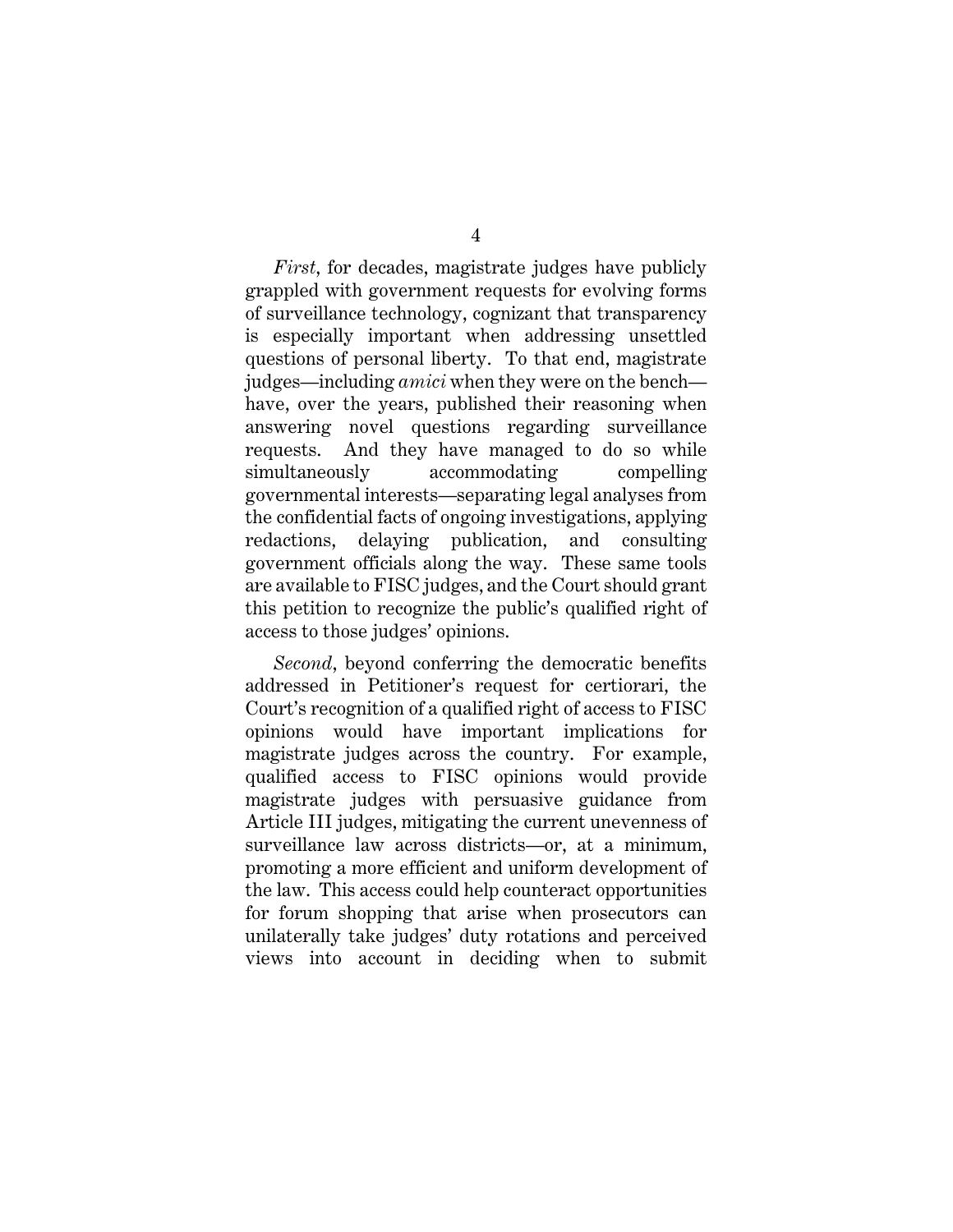applications as well as whether, when, and where to seek review of magistrate judges' adverse rulings.

Petitioner's request for certiorari addresses an issue of extraordinary importance. Absent review by this Court, there is no other court that can articulate and confirm the existence of a qualified right of access to opinions that are likely to become even more relevant as government tracking technology multiplies and evolves. Transparency is especially important to maintaining public trust in this context given the constitutional rights and liberties at stake in a process that otherwise remains opaque and one-sided. To that end, access to significant FISC opinions not only is grounded in constitutional law but also is both feasible and necessary. The Court should therefore grant certiorari.

#### ARGUMENT

## I. *Amici*'s Experiences Demonstrate That Publishing Decisions About Surveillance Technology Can Serve The Public Interest While Also Accommodating National Security Interests.

*Amici* collectively have decades of experience evaluating government surveillance requests in *ex parte*  proceedings, applying both statutory and constitutional law to novel surveillance techniques in published memoranda and orders. In *amici*'s experience, the public's compelling interest in access to significant judicial decisions about surveillance technology can be vindicated without jeopardizing ongoing investigations or broader national security interests.

*Amici*'s experience mirrors an important part of the work of FISC judges, who also assess law enforcement's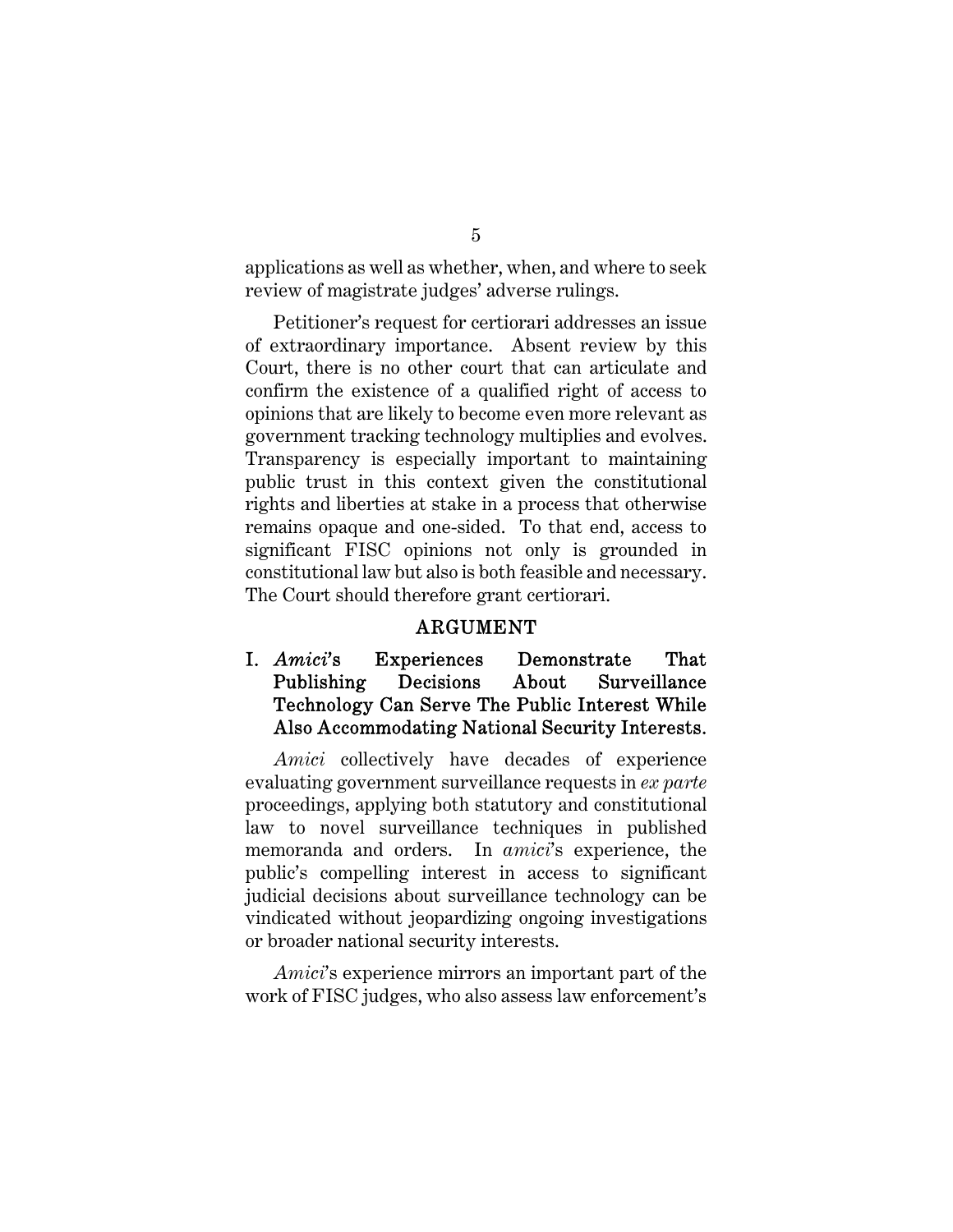compliance with congressional mandates and constitutional requirements under the Fourth Amendment, often without the benefit of an adverse party to inform their decisions. To that end, both magistrate judges and FISC judges operate as gatekeepers, assessing novel search requests from government officials, often before responsive legislation is even on the horizon. *See, e.g.*, *In re Warrant to Search a Certain E-Mail Account Controlled & Maintained by Microsoft Corp.*, 15 F. Supp. 3d 466, 475 (S.D.N.Y. 2014), *rev'd*, 829 F.3d 197 (2d Cir. 2016) (holding that law enforcement has statutory authority to require the production of customer cloud data stored abroad years before Congress passed the CLOUD Act to explicitly address lawful uses of overseas data<sup>2</sup> ); *In re Warrant to Search a Target Computer at Premises*, 958 F. Supp. 2d 753, 757 (S.D. Tex. 2013) (concluding that approving a search warrant to hack a computer suspected of criminal use without location information would violate Federal Rule of Criminal Procedure 41(b)(1), prompting amendments to the rule<sup>3</sup>).

Indeed, Congress relied on similarities between magistrate and FISC judges to establish the constitutionality of the FISC under Article III. *See*  Foreign Intelligence Electronic Surveillance: Hearings on H.R. 5794, H.R. 9745, H.R. 7308, and H.R. 5632 Before the Subcomm. on Legis. of the H. Permanent Select Comm. on Intelligence, 95th Cong. 26–31 (1978) (statement of John M. Harmon, Asst. Att'y Gen., Office

l

<sup>2</sup> *See* 18 U.S.C. § 2713.

<sup>3</sup> *See* Fed. R. Crim. P. 41(b)(6) & Committee Notes on 2016 Amendment.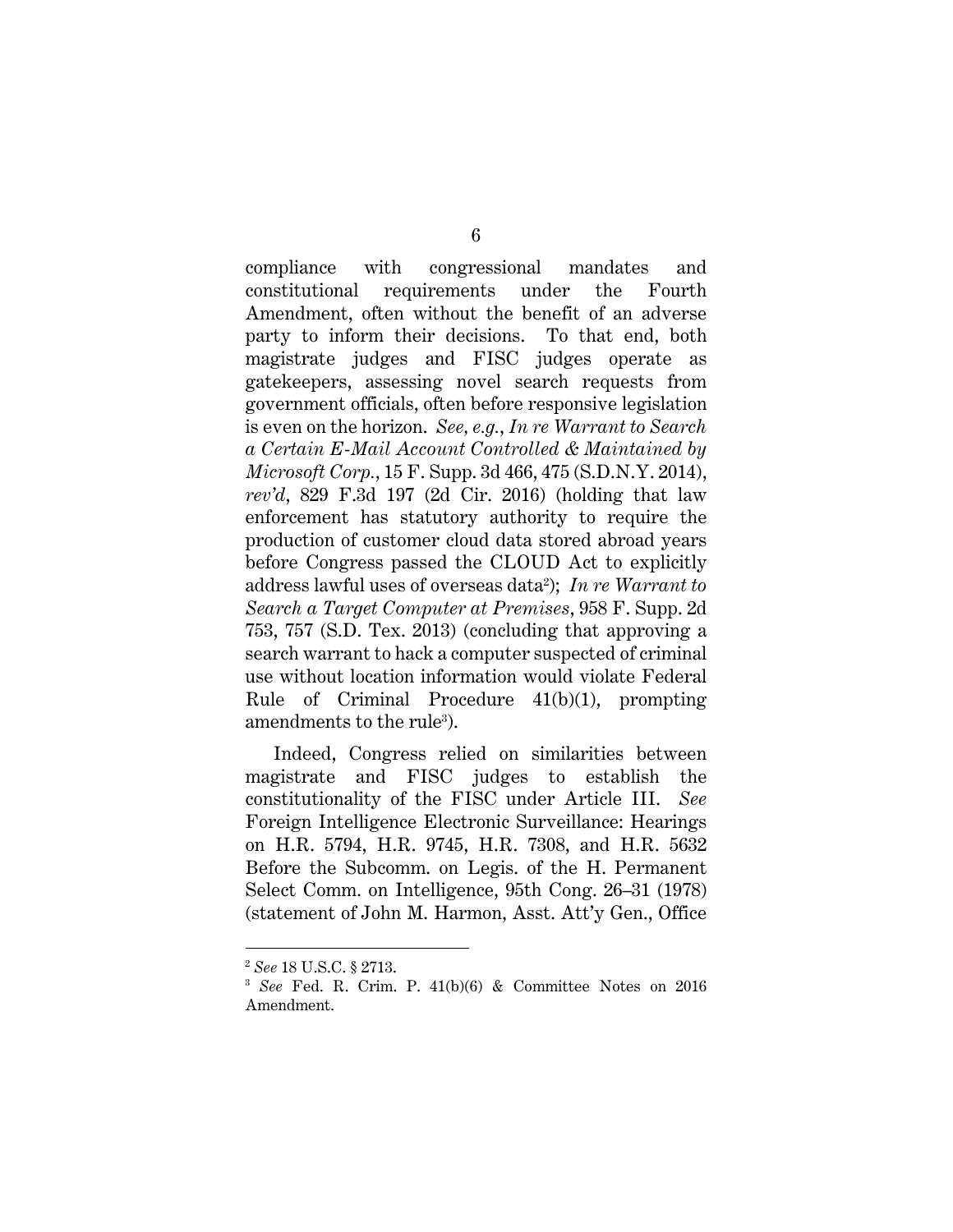of Legal Counsel) (concluding that the proposed FISC was likely constitutional given that its judges would preside over *ex parte* proceedings similar to those in "normal criminal cases"). To ensure public scrutiny and understanding of emerging law enforcement tools, magistrate judges have long publicly articulated or written about decisions of the kind Petitioner seeks namely, those regarding "significant interpretations of statutory and constitutional law." Pet. at i. This practice of publishing decisions has become even more critical in light of the "bewildering pace" of surveillance technology innovation. *In re Smartphone Geolocation Data Application*, 977 F. Supp. 2d 129, 137, 144 (E.D.N.Y. 2013). Importantly, the same tools available to magistrate judges in publishing opinions on these issues—for example, redacting or avoiding any mention of highly sensitive facts—are equally available to FISC judges when making disclosure determinations.

### A. Magistrate Judges Have a History of Safely Providing Public Access to Opinions on Emerging Surveillance Technology.

The right of access is "qualified" precisely to accommodate countervailing interests. *Amici* and their colleagues have put this principle into practice by publishing opinions on novel surveillance issues while protecting governmental interests. Judges have a variety of tools at their disposal when contemplating publication that they can use to balance competing interests in law enforcement and access. In particular, and when warranted, they may redact identifying information, seal underlying government applications, delay publication, seek input from government actors,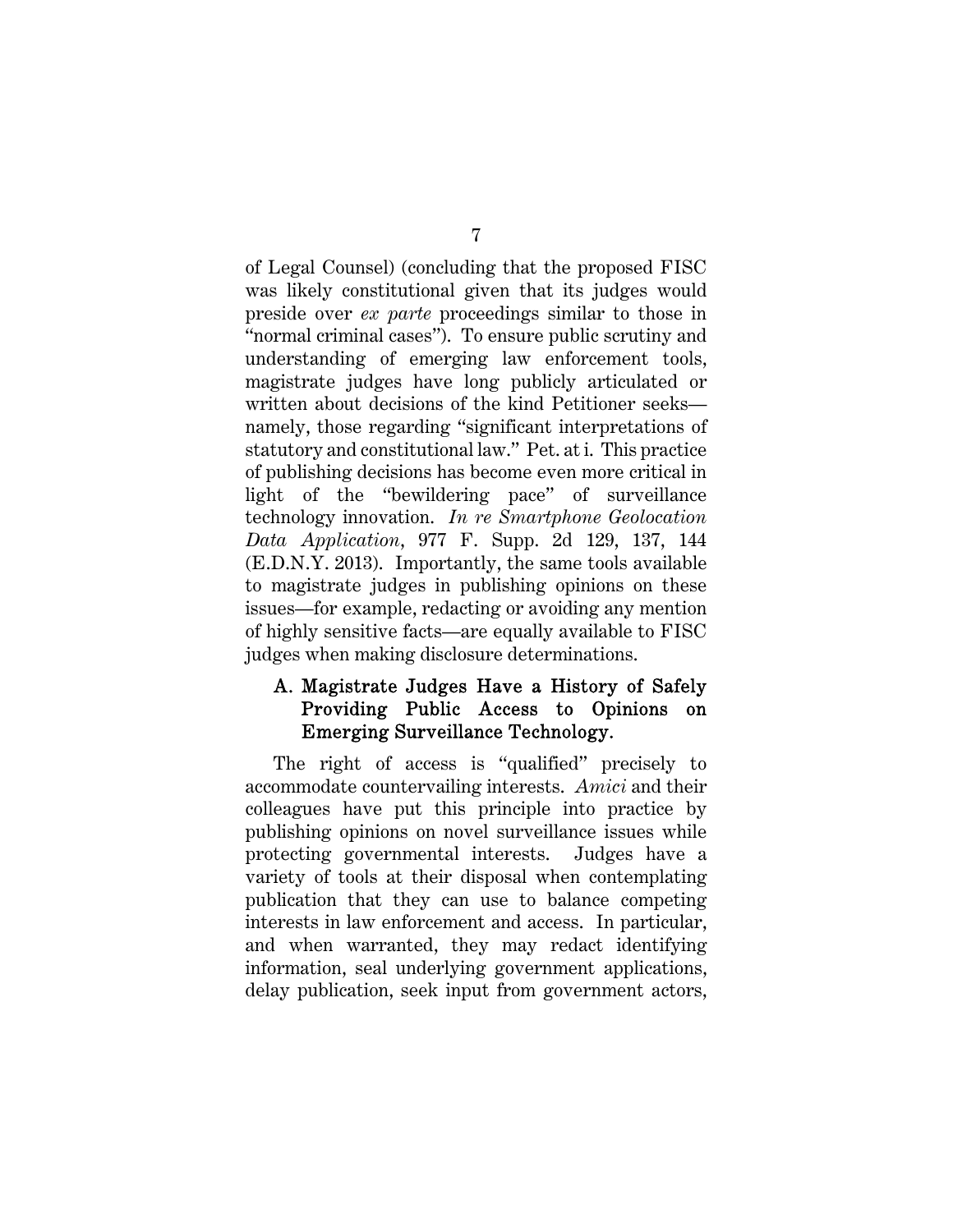and structure opinions to focus broadly on the statutory and constitutional questions at issue rather than the specific factual nuances that give rise to them. These measures enable expedient and efficient public access without threatening law enforcement aims.

Illustrations of how magistrate judges, including *amici*, have utilized these tools abound in the history of government requests for cellular telephone data. Nearly three decades ago, a magistrate judge issued an opinion on the government's use of a digital analyzer to detect telephone numbers. *In re Application of the U.S. for an Order Authorizing the Use of a Cellular Tel. Digit. Analyzer*, 885 F. Supp. 197 (C.D. Cal. 1995). The judge concluded that such surveillance did not require a court order under the Fourth Amendment, the so-called "Pen/Trap Statute," 18 U.S.C. § 3122, or the All Writs Act, 28 U.S.C. § 1651, but nonetheless denied the government's proposed order as improperly broad, 885 F. Supp. at 202. The magistrate judge published his reasoning to that effect but sealed the government's application and other filings for 90 days, thus accounting for the potential investigative interference that could have resulted from publication. *Id.* 

Subsequently, magistrate judges across a variety of jurisdictions, including certain *amici*, have issued opinions on matters of first impression regarding government requests for cell phone location data. For example, one of these opinions, published by a magistrate judge in the Western District of Pennsylvania, centered on a government request for historical and prospective cell phone subscriber data that the government claimed to have shown was based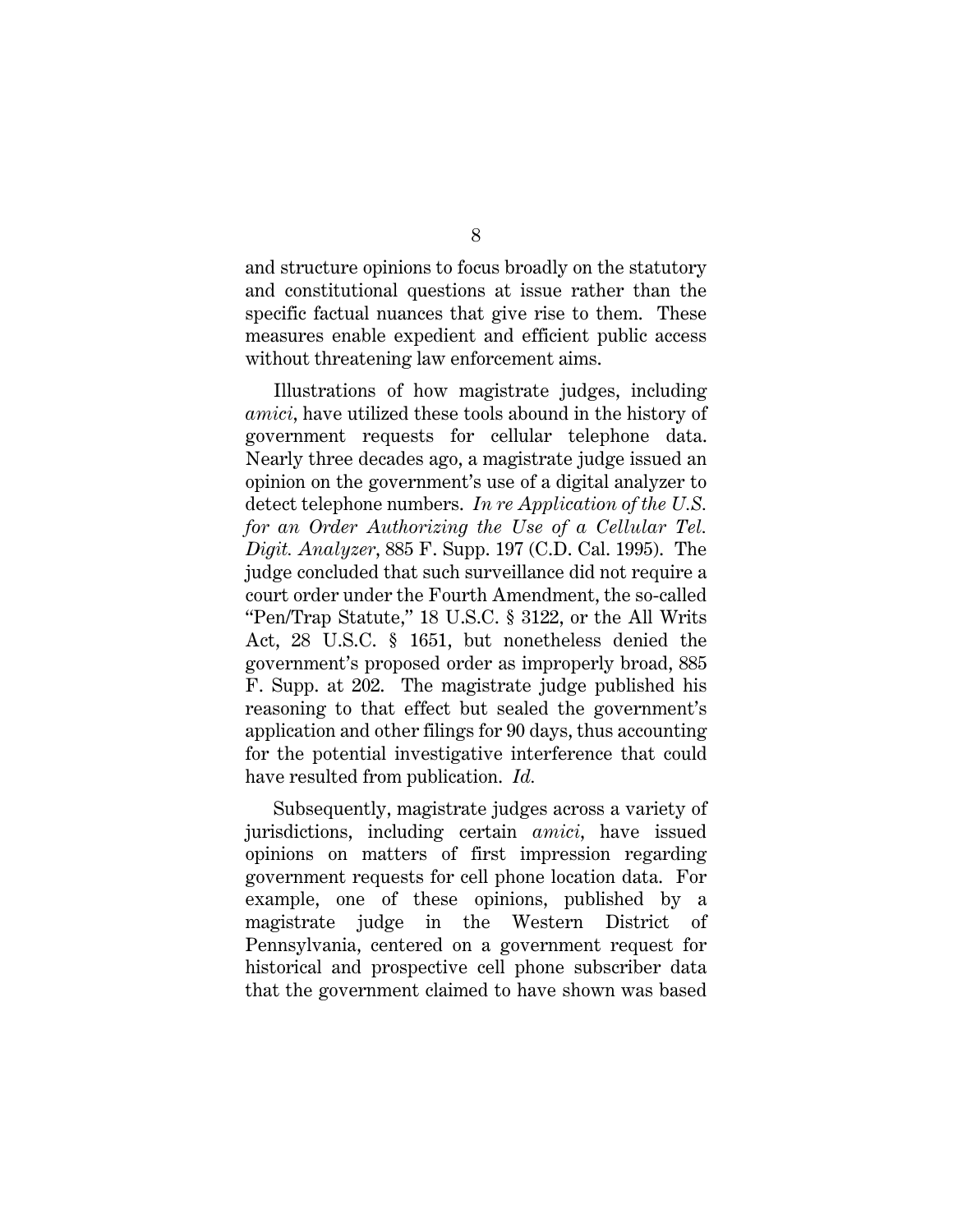on an "articulable, reasonable belief" that such tracking was "relevant to" a criminal investigation, and thus obtainable under the Stored Communications Act, 18 U.S.C. § 2703, and the Pen/Trap Statute. *In re Application of the U.S. for an Order Directing a Provider of Elec. Commc'n Serv. to Disclose Records to the Gov't*, 534 F. Supp. 2d 585 (W.D. Pa. 2008), *vacated*, 620 F.3d 304 (3d Cir. 2010).<sup>4</sup> The magistrate judge denied the request, finding that the government actually needed to show probable cause under the Fourth Amendment. *Id.* at 585–86. The court reasoned that "law enforcement's investigative intrusions on our private lives, in the interests of social order and safety, should not be unduly hindered," but that those intrusions "must be balanced by appropriate degrees of accountability and judicial review." *Id.* at 587. Recognizing the spectrum of relevant issues, each of which cut differently with respect to publication, the judge redacted the underlying government application "in order not to jeopardize an ongoing criminal

l

<sup>4</sup> Further examples of publicly issued opinions regarding government requests for cell phone location data include *In re Application of the U.S. for an Order Authorizing the Disclosure of Cell Site Location Info.*, No. 6:08-6038M (REW), 2009 WL 8231744 (E.D. Ky. Apr. 17, 2009); *In re Application of the U.S. for an Order Authorizing the Disclosure of Prospective Cell Site Info.*, 412 F. Supp. 2d 947 (E.D. Wis. 2006); *In re Application of the U.S. for an Order Authorizing the Release of Prospective Cell Site Info.*, 407 F. Supp. 2d 134 (D.D.C. 2006); *In re Application of the U.S. for an Order (1) Authorizing the Use of a Pen Register & a Trap & Trace Device & (2) Authorizing Release of Subscriber Info. and/or Cell Site Info.*, 384 F. Supp. 2d 562 (E.D.N.Y. 2005); *In re Application for Pen Register & Trap/Trace Device with Cell Site Location Auth.*, 396 F. Supp. 2d 747 (S.D. Tex. 2005).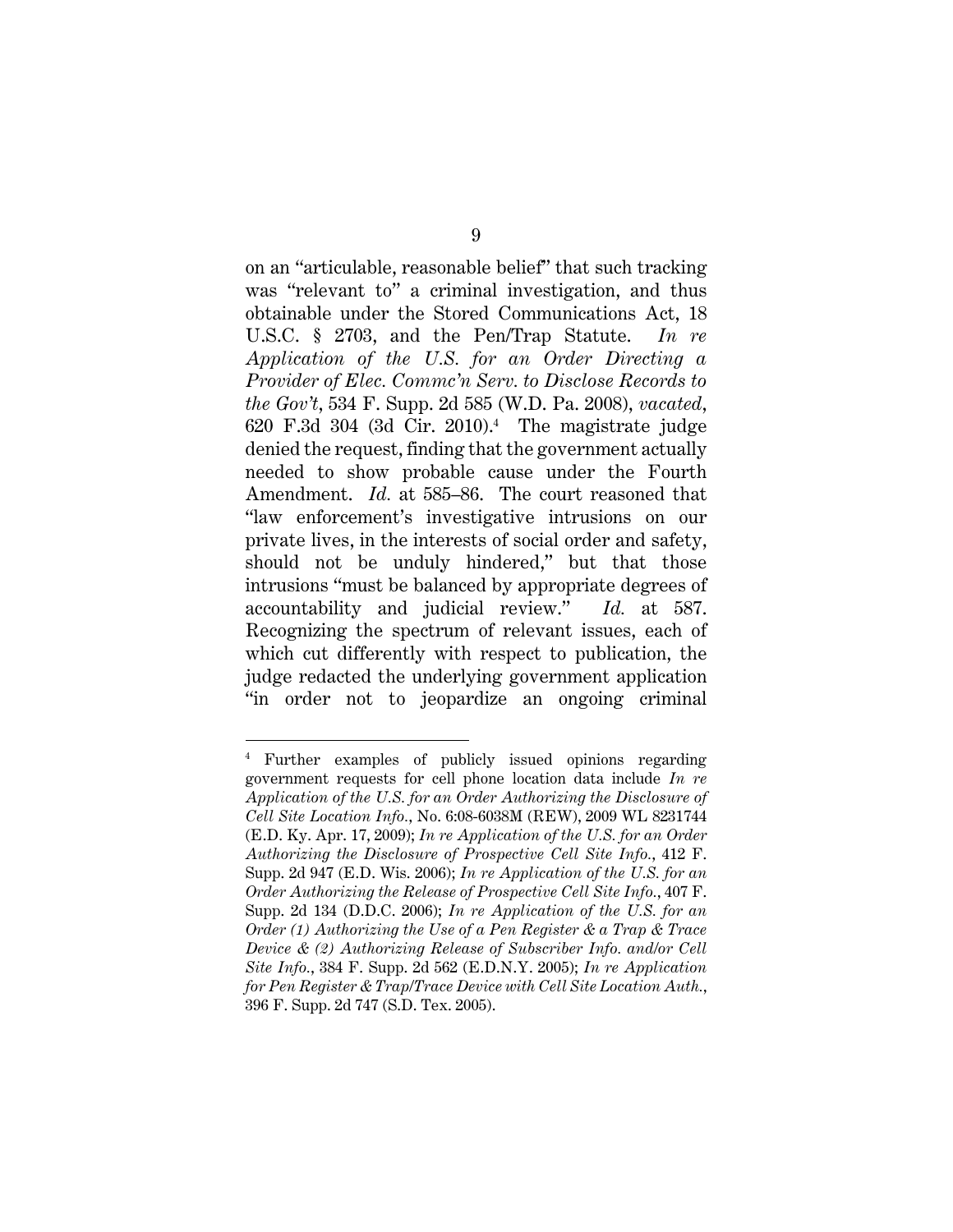investigation," but issued a public opinion to shine a light on the "issues concerning the statutory and Constitutional regulation of electronic surveillance," the disclosure of which would not "hinge on the particulars of the underlying investigation." *Id.* at 616.

Similar publication practices have become even more prevalent as technology has evolved. In another instance, a magistrate judge in the Southern District of New York grounded his decision to publish an opinion regarding a government request for cell tower data in the emergence of competing—and novel—law enforcement questions. *In re Application of the U.S. for an Order for Disclosure of Telecomms. Records & Authorizing the Use of a Pen Register & Trap & Trace*, 405 F. Supp. 2d 435, 436 (S.D.N.Y. 2005). The court disagreed with other courts that had confronted similar issues, and pointed to such disagreement as a reason why publishing its analysis was particularly important. *Id.* The magistrate judge released an opinion while remaining mindful of law enforcement's investigation; the judge maintained the government's application under seal and focused the analysis on the law rather than on factual nuances specific to the request. *Id.* at 437.

Magistrate judges have published decisions on countless other novel law enforcement technologies and requests using similar publication techniques—omitting identifying information, maintaining certain filings under seal, and focusing their analyses on the broader legal questions at issue. Select examples include opinions analyzing law enforcement's use of: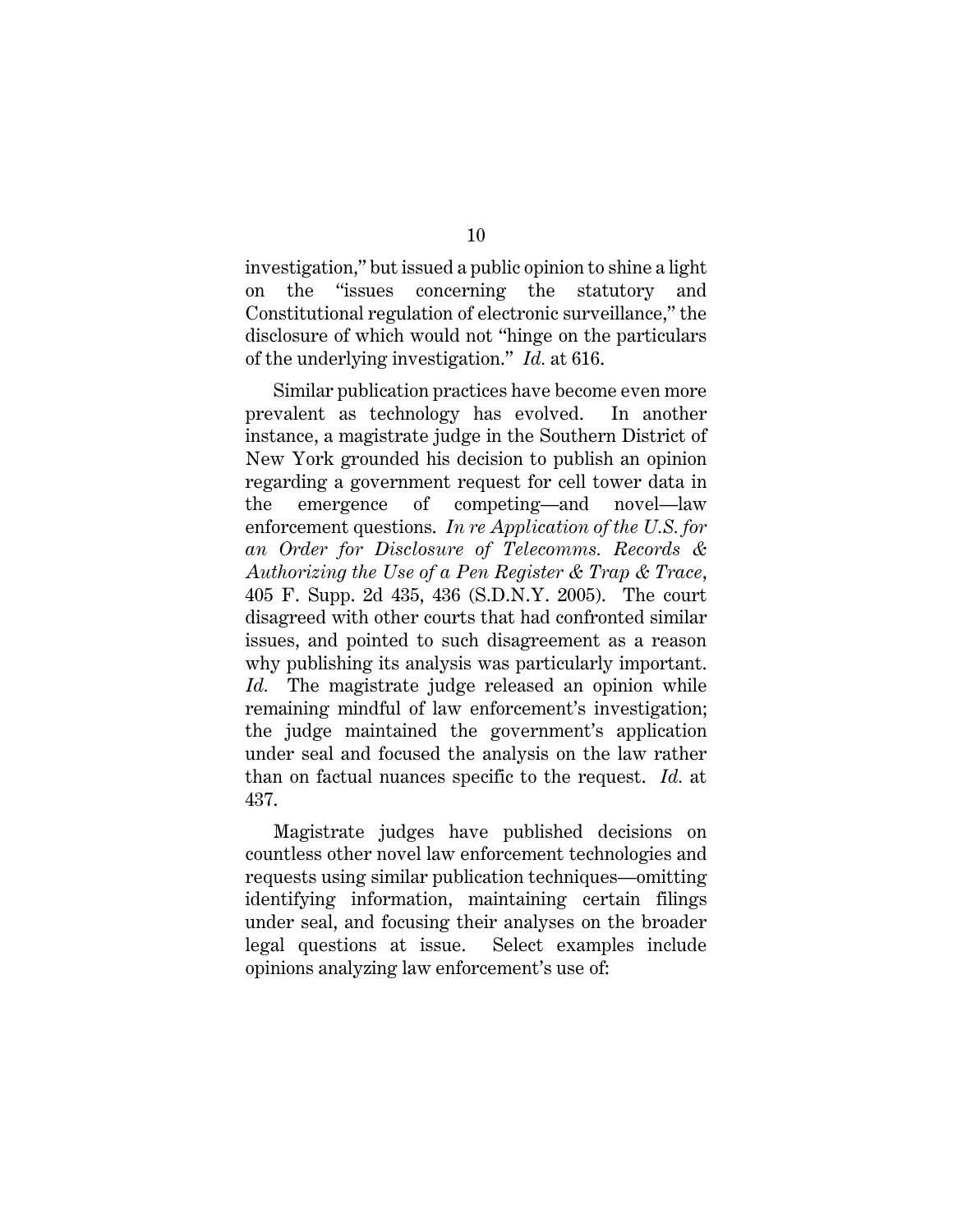- Geofiltered data searches—or "geofences" surrounding particular locations to help identify suspects using cell phone data. *See In re Search of Info. Stored at Premises Controlled by Google*, 481 F. Supp. 3d 730, 757 n.17 (N.D. Ill. 2020) (noting that the memorandum opinion and order were initially filed under seal, but were unsealed following consultation with the government); *In re Search Warrant Application for Geofence Location Data Stored at Google Concerning an Arson Investigation*, 497 F. Supp. 3d 345, 349 n.2 (N.D. Ill. 2020) (noting that the warrant remained under seal and that "the Court . . . only generally described the crime and its suspects");
- Biometric data to unlock cell phones. *See In re Search Warrant No. 5165*, 470 F. Supp. 3d 715, 720 (E.D. Ky. 2020) (discussing the "nascent question concerning the constitutionality of compelled biometrics" without disclosing identifying information about the suspect or crime); *United States v. Warrant*, No. 19-mj-71283 (VKD), 2019 WL 4047615, at \*1 n.1 (N.D. Cal. Aug. 26, 2019) (specifying that the underlying request remained sealed and inaccessible to amicus); *In re the Search of a Residence in Oakland, Cal.*, 354 F. Supp. 3d 1010, 1018 (N.D. Cal. 2019) (sealing a warrant application and accompanying exhibits regarding the compelled use of biometric data but making the court's analysis "a matter of public record"); *In re Search of [Redacted] Washington, D.C.*, 317 F. Supp. 3d 523, 527 n.3 (D.D.C. 2018) (explaining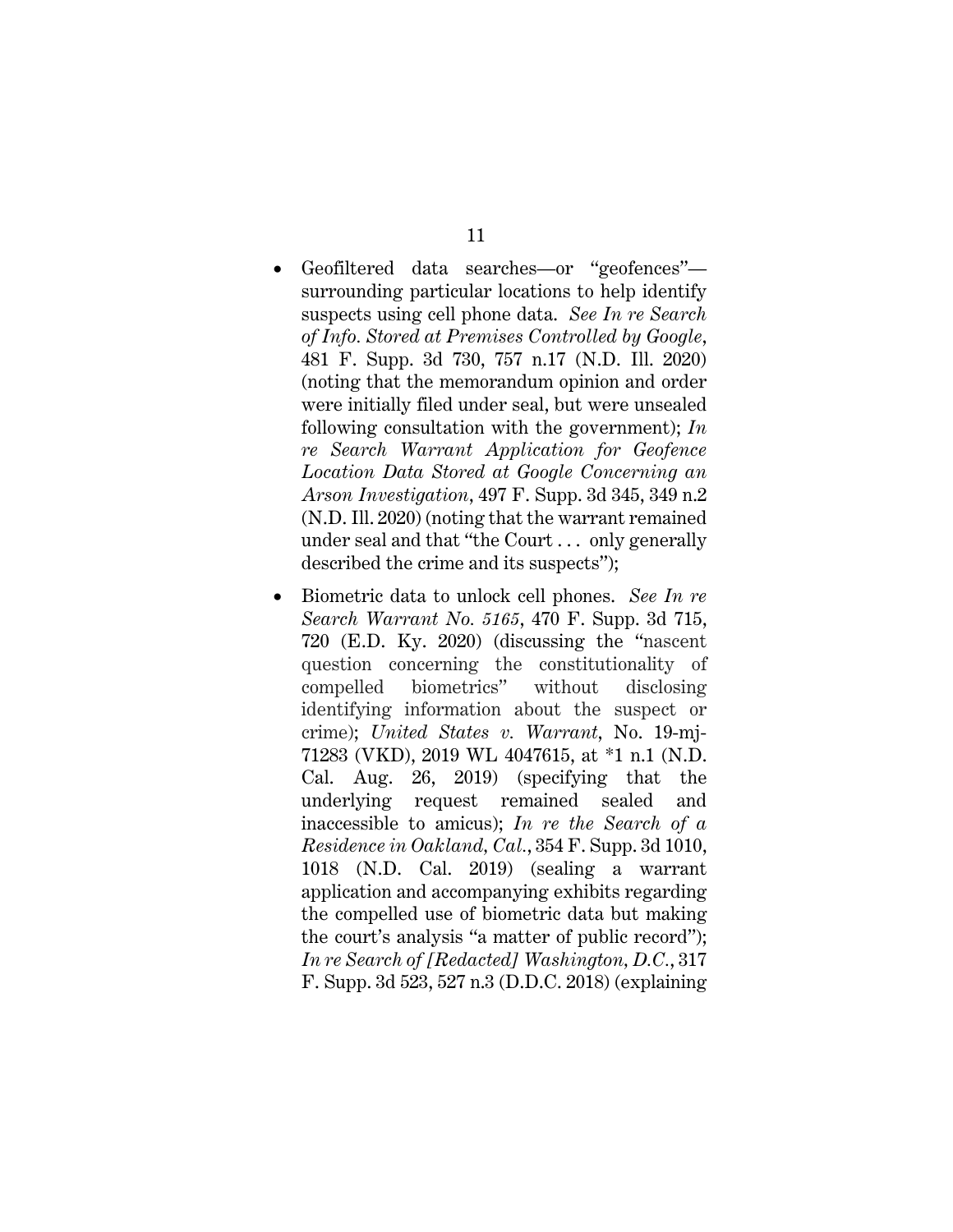why the government's warrant was sufficiently particularized under applicable legal standards without unsealing the warrant);

- Cell phone tracking to identify unknown individuals near a particular place at a certain time through a "tower dump." *See In re U.S. for an Order Pursuant to 18 U.S.C. § 2703(d)*, No. 2:17-mc-51662 (SW), 2017 WL 6368665, at \*2 (Dec. 12, 2017) (noting that the opinion and order were initially sealed); *In re Application of the U.S.A. for an Order Pursuant to 18 U.S.C. 2703(c), 2703(d) Directing AT&T, Sprint/Nextel, T-Mobile, Metro PCS, Verizon Wireless to Disclose Cell Tower Log Info.*, 42 F. Supp. 3d 511, 512 n.1 (S.D.N.Y. 2014) (noting that *amici* "were unable to review the actual application at issue," which was "not publicly available"); *In re U.S. ex rel. Order Pursuant to 18 U.S.C. Section 2703(d)*, 930 F. Supp. 2d 698, 699 (S.D. Tex. 2012);
- Cell-site simulators or "stingrays" to determine a mobile phone's location. *See In re the Application of the U.S. for an Order Relating to Tel. Use by Suppressed*, No. 15 M 0021 (IJ), 2015 WL 6871289, at \*1 (N.D. Ill. Nov. 9, 2015) (noting that "the requirements outlined in [the] opinion have not interfered with effective law enforcement"); *In re the Application of the U.S. for an Order Authorizing the Installation & Use of a Pen Register and Trap & Trace Device*, 890 F. Supp. 2d 747, 748 (S.D. Tex. 2012).

This robust history of magistrate judges publishing opinions on emerging law enforcement techniques shows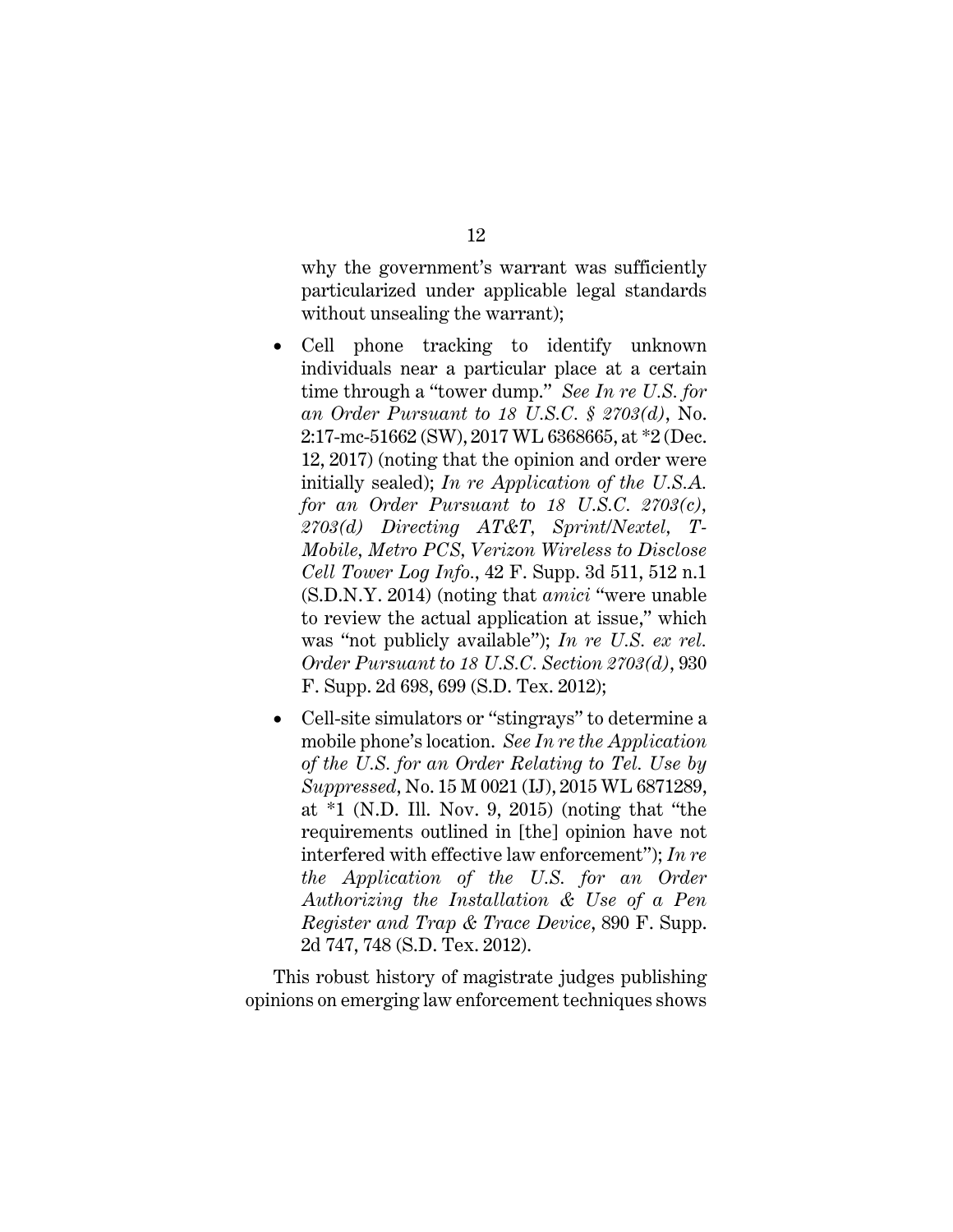that judges have the necessary tools to disclose their own analyses on surveillance-related statutory and constitutional questions while still accommodating law enforcement interests and other related concerns.

## B. The Same Tools Available to Magistrate Judges in Weighing Competing Interests, Making Access Determinations, and Ultimately Ordering Appropriate Disclosures, Are Available to FISC Judges.

FISC judges are similarly equipped to issue their own opinions (or redacted versions thereof) without harming law enforcement interests. Although FISC opinions on significant interpretations of law are sometimes declassified under the USA Freedom Act, 50 U.S.C. § 1872(a), such declassification is insufficient to vindicate the public's qualified right of access: it has only been applied to opinions post-dating 2015 and is performed by the executive branch rather than the judges who actually wrote the decisions. It is therefore inherently an insufficient substitute for a judicial determination of the First Amendment's requirements.<sup>5</sup> By contrast, the experiences of *amici* and other magistrate judges illustrate that the judiciary is wellpositioned to disclose its own opinions fairly and efficiently on a regular basis.

By their very nature, significant FISC opinions affect more than just the individual(s) involved in a given

 $\overline{a}$ 5 Vesting authority to approve the release of decisions solely in the executive branch, given its status as an interested party, may also risk frustrating the law's development for reasons discussed below in Part II.B.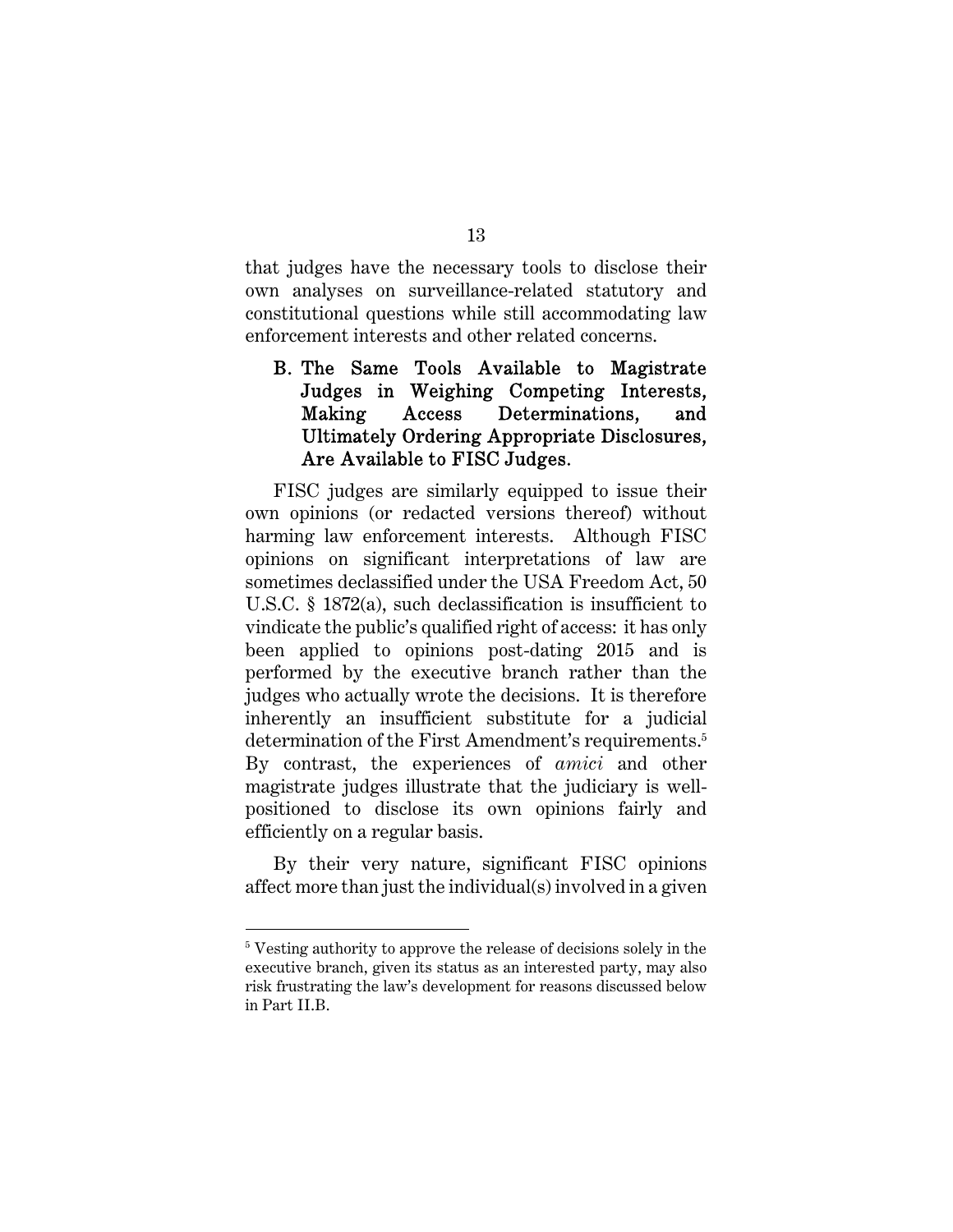case (whose identities of course can be redacted). Instead, such opinions focus on questions of statutory and constitutional authority that do "not [necessarily] hinge on the particulars of the underlying investigation." *In re Application for Pen Register & Trap/Trace Device with Cell Site Location Auth.*, 396 F. Supp. 2d 747, 748 (S.D. Tex. 2005). Magistrate judges and FISC judges address many of the same legal issues under surveillance statutes and the Constitution. And like magistrate judges, FISC judges are capable of publicly expounding on relevant legal principles without threatening ongoing law enforcement efforts.

Like magistrate judges, FISC judges can initially issue sealed orders and publish opinions at a more appropriate time to explain their reasoning. Similar to magistrate judges presiding over detailed surveillance applications, FISC judges can time the publishing of their decisions to allow for government consultation and minimize the risk of interference. Moreover, to the extent FISC judges are unsure whether publishing certain information would threaten national security, they can seek input from government officials.

It also bears noting that courts—including this Court, the U.S. Foreign Intelligence Surveillance Court of Review ("FISCR"), and federal district courts—have long published opinions describing emerging surveillance technology. *See, e.g.*, *Kyllo v. United States*, 533 U.S. 27, 29–30 (2001) (discussing how thermal imagers "detect infrared radiation" and convert such radiation into images based on relative warmth, thus operating "somewhat like a video camera showing heat images"); *In re Certified Question of Law*, 858 F.3d 591,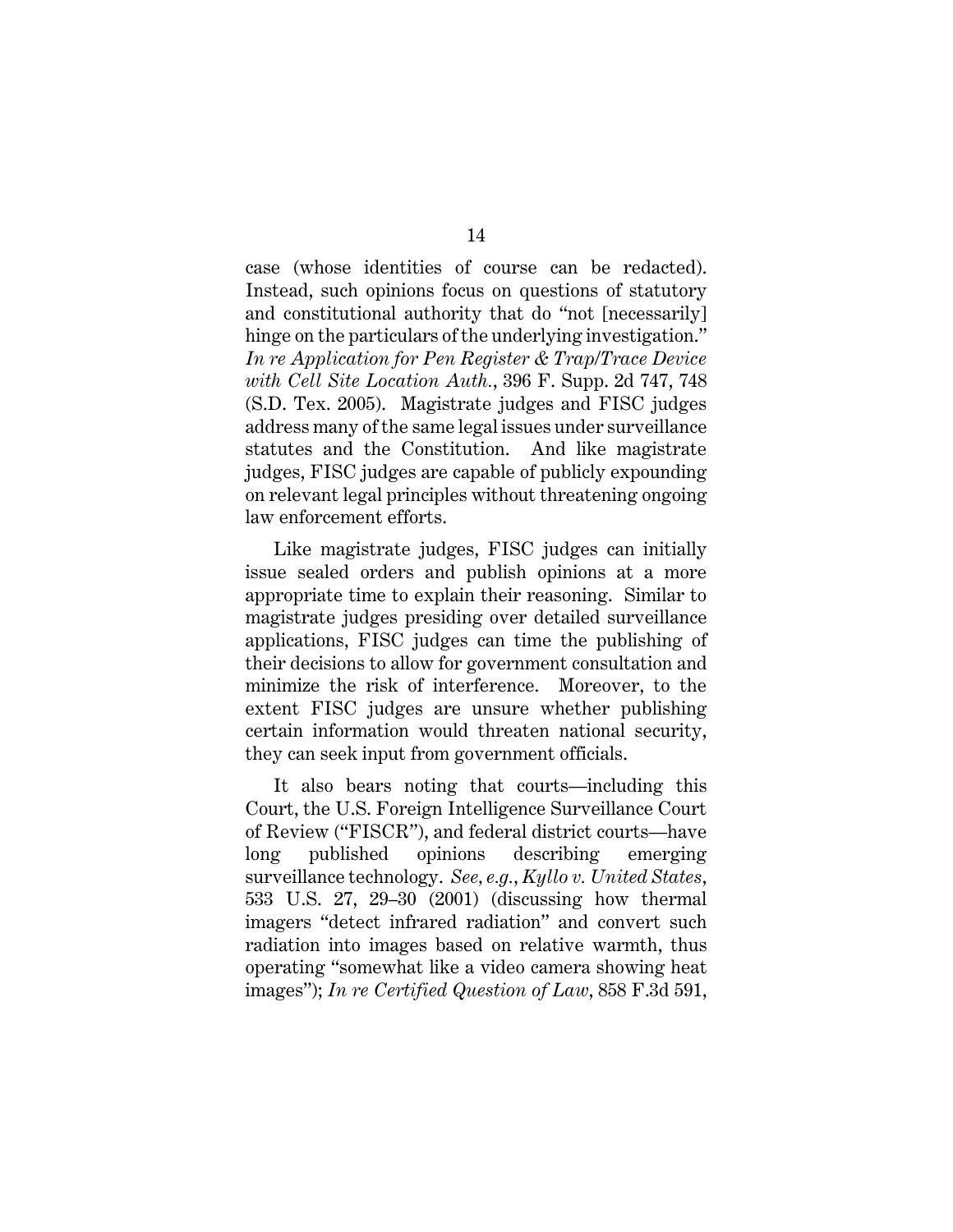593–94 (FISA Ct. Rev. 2016) (explaining the government's interception of post-cut-through digits to determine a suspect's dialed telephone number); *In re Smartphone Geolocation Data Application*, 977 F. Supp. 2d at 137 (explaining the use of geolocation technology). The automatic sealing of opinions implicating surveillance technology is therefore an over-inclusive and unwarranted approach. To the extent that significant legal decisions implicate technical details unsuitable for publication, such details can be redacted if and when they arise.

In sum, there is already a robust history of disclosing judicial opinions on significant surveillance law questions. FISC judges are part of this same tradition and are well-suited to uphold it.

II. The Court's Review Is Necessary Because Without Access To FISC Precedent, Courts Across Jurisdictions Will Be Deprived Of Relevant Analytic Examples And Will Continue To Decide These Legal Issues In Non-Uniform Ways.

This Court's review is also necessary to bring more uniformity to the law. Surveillance law is replete with conflicting magistrate judge opinions across districts, subjecting the targets of surveillance efforts to widely divergent outcomes that essentially turn on geography or the magistrate judge who happened to be on criminal duty on a given day. Although this irregularity stems in part from disparate approaches to new technology, it also reflects prosecutors' power to effectively shop for magistrate judges and selectively appeal decisions, thus shaping the law as they so choose. By granting a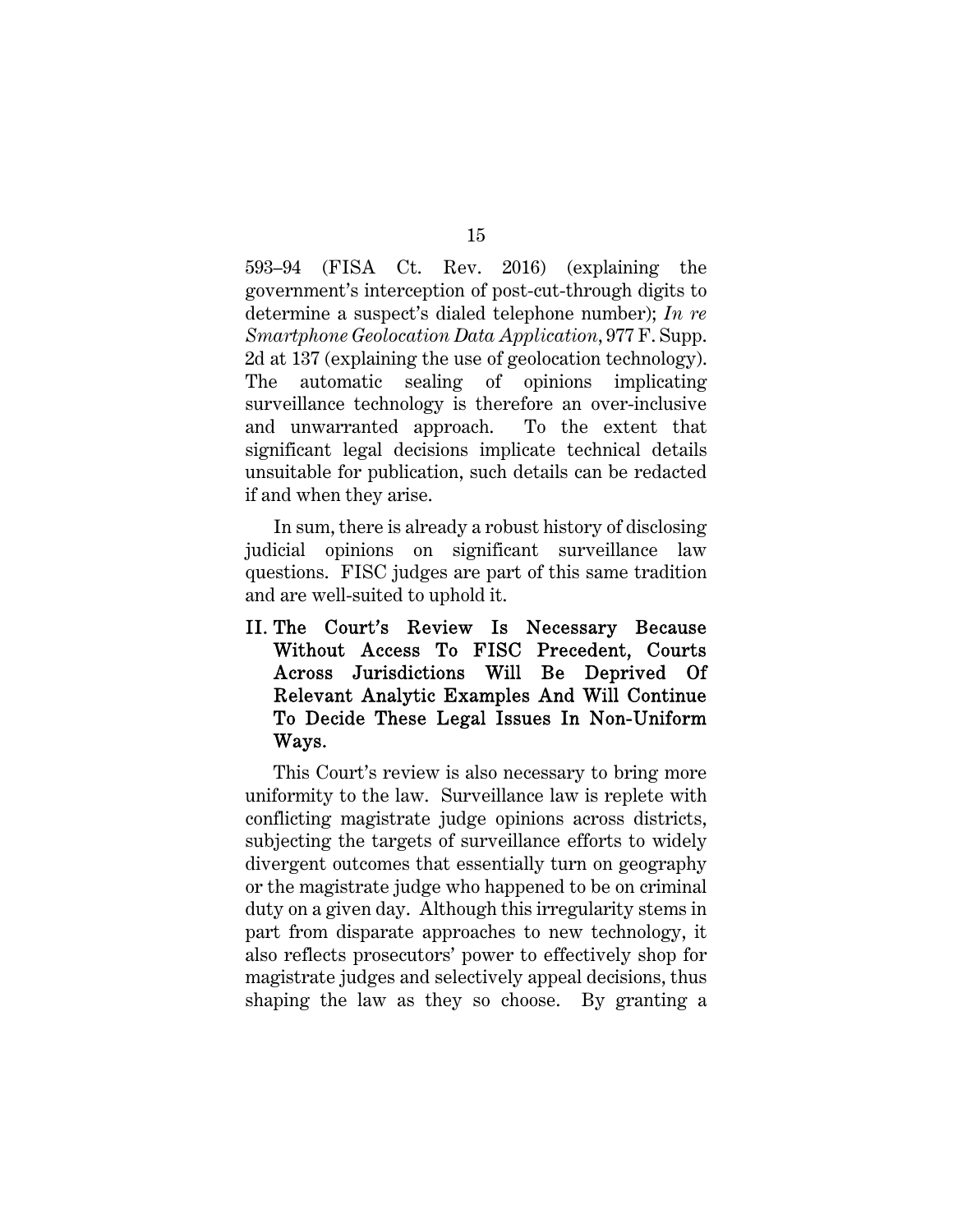qualified right of access to FISC opinions, the Court would provide magistrate judges with additional authority on surveillance law issues and reduce the impact of prosecutorial discretion on the law's trajectory.

## A. Enshrining a Qualified Right of Access to FISC Opinions Would Provide Judges Deciding Emerging Surveillance Law Issues with Crucial Guidance.

As it stands, the law surrounding government surveillance technology varies significantly across districts. Judges often reach conflicting decisions regarding surveillance questions left unaddressed by Congress. The quickening pace of technological developments is likely to exacerbate that variation, as is the fact that a variety of considerations can cause this Court's resolution of legal issues surrounding novel technology to take years.<sup>6</sup> A qualified right of access to FISC opinions would temper the non-uniformity of

l 6 For example, while lower courts confronted the constitutional status of seizures of cell phone location data as early as 2005, *see*, *e.g.*, *In re Application for Pen Register & Trap/Trace Device with Cell Site Location Auth*., 396 F. Supp. 2d at 756–57, this Court did not provide a uniform ruling on the matter until 2018. *See Carpenter v. United States*, 138 S. Ct. 2206, 2223 (2018); *see generally City of Ontario, Cal. v. Quon*, 560 U.S. 746, 759 (2010) ("The judiciary risks error by elaborating too fully on the Fourth Amendment implications of emerging technology before its role in society has become clear.").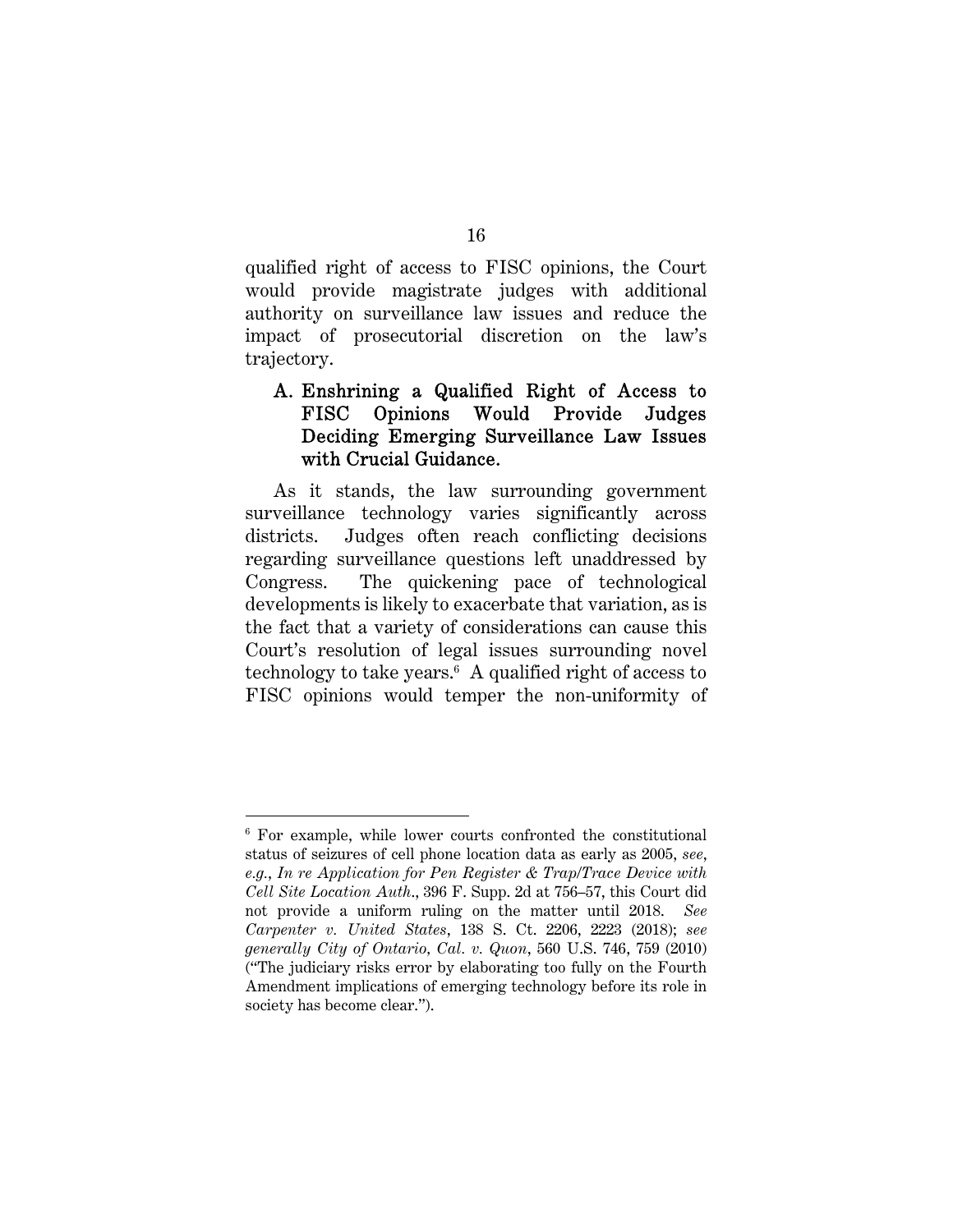surveillance law by providing rulings from Article III judges that magistrate judges could follow.

An example of surveillance law's irregularity emerged in the face of government requests for postcut-through dialed digits ("PCTDD") collected under the Pen/Trap Statute, a technique also repeatedly analyzed by FISC judges. *See, e.g.*, *In re Application of the U.S. for Orders (1) Authorizing Use of Pen Registers & Trap & Trace Devices & (2) Authorizing Release of Subscriber Info.*, 515 F. Supp. 2d 325 (E.D.N.Y. 2007). PCTDD are numbers dialed after a call is initially connected. *Id.* at 328. Sometimes such numbers merely include dialing information, such as extension numbers. *Id.* In other instances, however, such numbers transmit more substantive information such as bank account numbers, Social Security numbers, or prescription numbers. *Id.* In one case before a magistrate judge in the Eastern District of New York, government officials argued that the Pen/Trap Statute authorized the collection of any PCTDD digits, including those with substantive content, so long as law enforcement minimized the collection of such content using reasonably available technology. *Id.* The court determined—as a matter of first impression in the Second Circuit—that government access to PCTDD under the Pen/Trap Statute would violate the Fourth Amendment where there is any chance that content information could be intercepted*. Id*. at 339. A magistrate judge in the Southern District of Texas similarly declined the government's request for PCTDD, but limited his decision to issues of statutory interpretation and applied the constitutional avoidance doctrine. *In re the Application of the U.S. for an Order*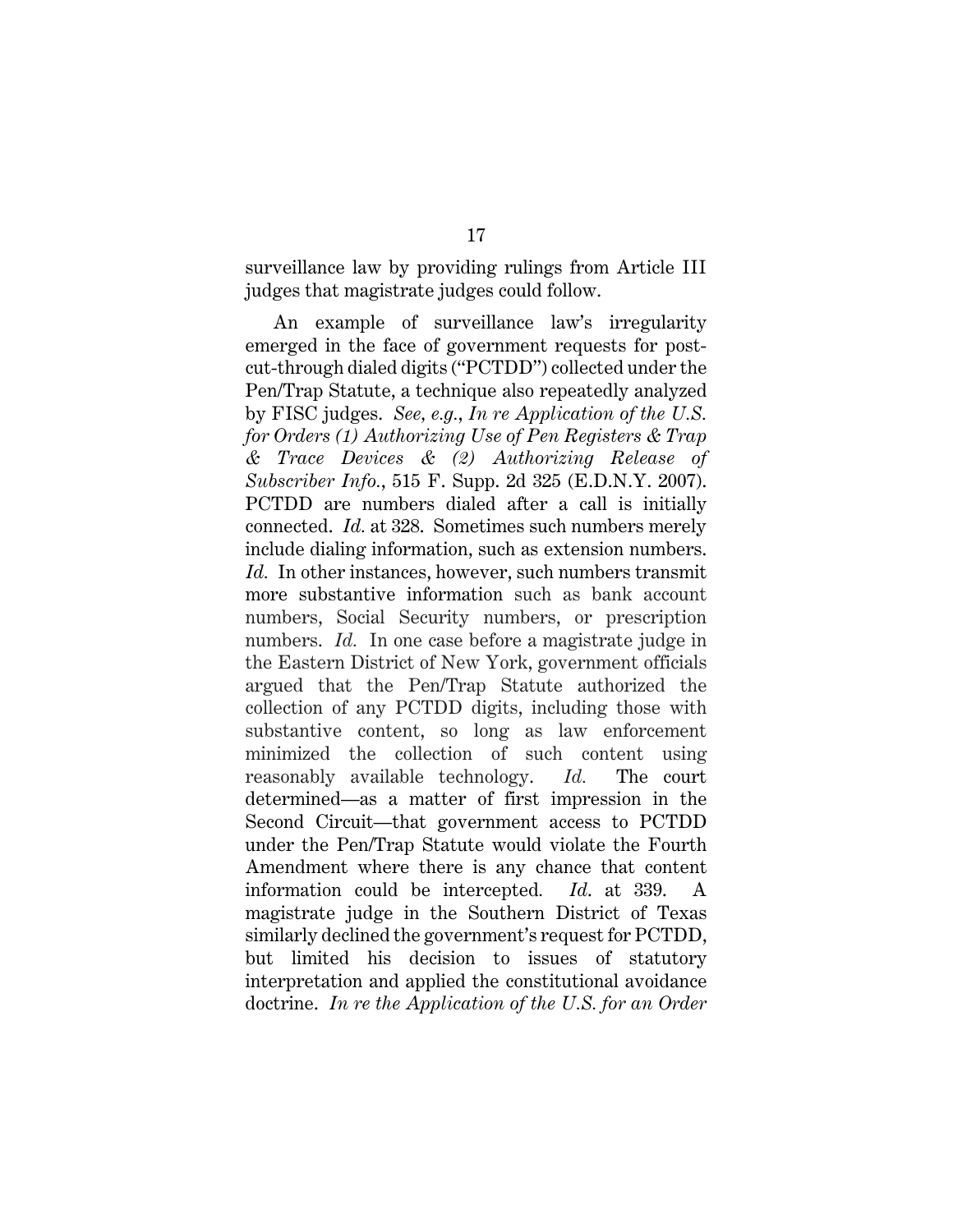*Authorizing (1) Installation & Use of a Pen Register & Trap & Trace Device or Process, (2) Access to Customer Records, & (3) Cell Phone Tracking*, 441 F. Supp. 2d 816, 836–37 (S.D. Tex. 2006). Yet another magistrate judge determined that all PCTDD constitute content information and that it was therefore unconstitutional for the government to collect PCTDD (as opposed to the other two judges, who found that only certain types of PCTDD contain content information and therefore raise a constitutional problem). *In re Application of the U.S. for an Order Authorizing the Use of a Pen Register & a Trap & Trace Device on Wireless Tel. Bearing Tel. No. [Redacted], Subscribed to [Redacted], Serviced by [Redacted],* No. 08 MC 0595 (JO), 2008 WL 5255815, at  $*3-*4$  (E.D.N.Y. Dec. 16, 2008).

Public access to FISC reasoning eventually provided more clarity to judges faced with such requests when the FISCR published its decision on the matter. *See In re Certified Question of Law*, 858 F.3d 591. Contrary to the preceding magistrate decisions, the FISCR determined that the pen/trap provision under the Foreign Intelligence Surveillance Act, 50 U.S.C. § 1801 *et seq.* ("FISA"), authorizes such requests for PCTDD despite the risk of government access to content information, and that surveillance of this type may, in certain cases, be constitutionally reasonable under the Fourth Amendment without establishing probable cause. *Id.* at 593. Even though FISC judges had been issuing orders that authorized the acquisition of PCTDD "[s]ince at least 2006," magistrate judges were only given access to FISCR's reasoning ten years later when this particular opinion was published. *Id.* at 594. Regular exposure to FISC opinions on such significant interpretations of law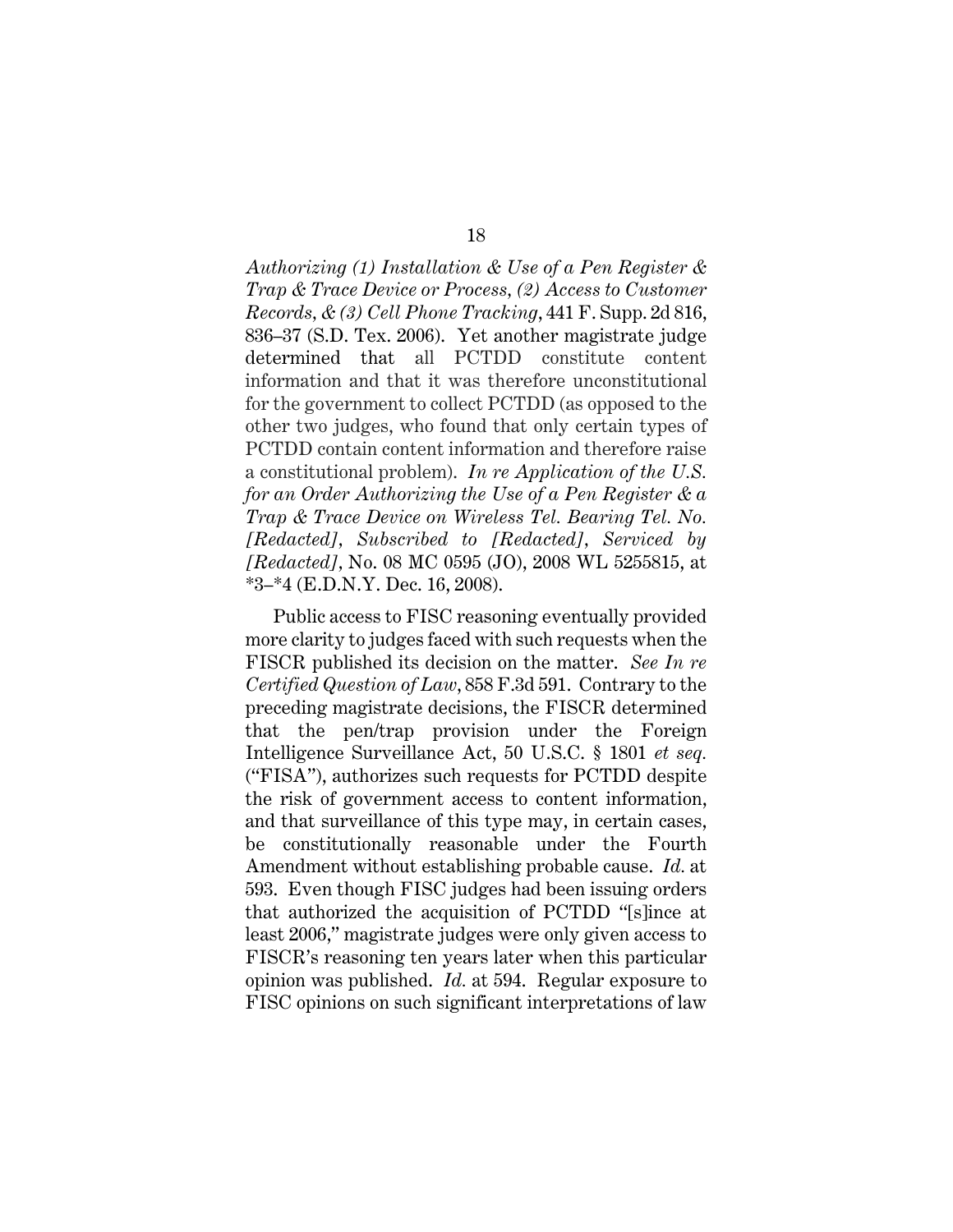would thus provide greater clarity to judges when first confronting such novel questions, thereby facilitating more uniform application of key surveillance statutes.

Other FISC decisions provide helpful authority for judges outside of the foreign intelligence context by, for example, examining First Amendment questions, *see In re Application of the Fed. Bureau of Invest. for an Order Requiring the Prod. of Tangible Things From [Redacted]*, No. BR 13-25 (JB) (FISA Ct. Aug. 27, 2014), and providing further guidance on what constitutes a Fourth Amendment search in light of novel surveillance technologies, *see In re Application of the Fed. Bureau of Invest. for an Order Requiring the Prod. of Tangible Things from [Redacted]*, No. BR 13-158 (MM) (FISA Ct. Oct. 11, 2013).

FISC guidance is additionally important in light of the good-faith exception to the exclusionary rule under the Fourth Amendment. In particular, when law enforcement conducts a search in "objectively reasonable reliance" on a warrant later held invalid, evidence from the search is not excluded. That is because "the exclusionary rule," prohibiting the use of evidence collected in violation of a person's constitutional rights, is "designed to deter police misconduct rather than to punish the errors of judges and magistrates." *United States v. Leon*, 468 U.S. 897, 916–26 (1984). As a result, if a magistrate judge erroneously authorizes a surveillance method that in fact violates a subject's rights, the good-faith doctrine will typically preclude a remedy and thus allow the government to use illegally obtained evidence against a defendant at trial.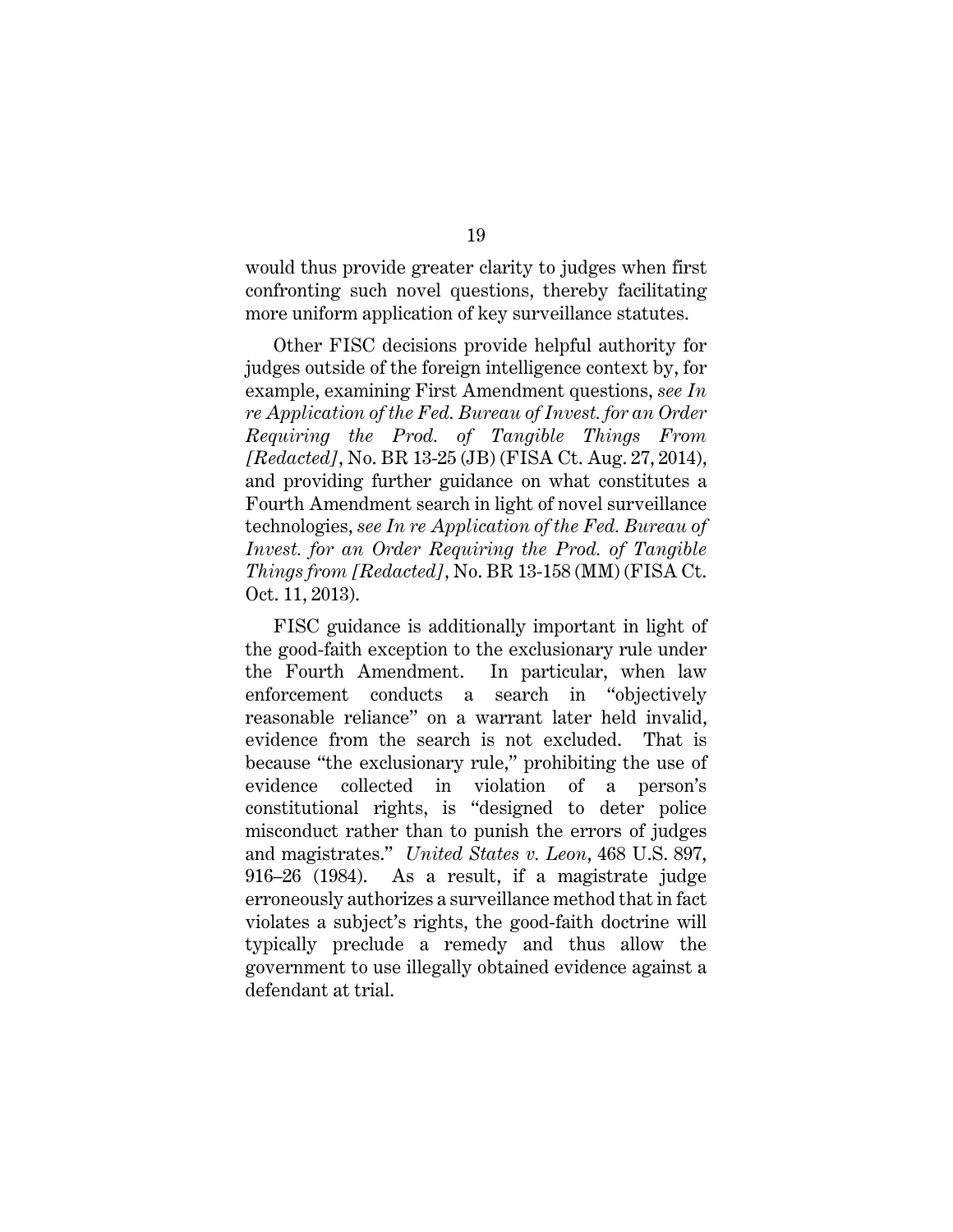The following examples offer useful illustrations of this point. In 2016, a magistrate judge in the Eastern District of Virginia issued a warrant allowing the Federal Bureau of Investigation to search any computers whose users logged into an illegal website. *See* Application for a Search Warrant, *In re Search of Computers that Access upf45jv3bziuctml.onion*, No. 1:15-SW-89 (TB) (E.D. Va. Feb. 20, 2015). The decision spurred "nationwide litigation, producing largely divergent opinions" on its validity. *United States v. Dzwoncyzk*, No. 4:15-CR-3134 (JG), 2016 WL 7428390, at \*4 (D. Neb. Dec. 23, 2016) (citing cases). Even though several circuits concluded that the magistrate judge had exceeded her jurisdictional authority $\bar{\ }$  and committed a fundamental constitutional error under the Fourth Amendment, they found that the associated evidence would not be suppressed because the good-faith exception applied. *See, e.g.*, *United States v. Horton*, 863 F.3d 1041, 1052 (8th Cir. 2017); *United States v. Werdene*, 883 F.3d 204, 218 (3d Cir. 2018); *United States v. McLamb*, 880 F.3d 685, 690–91 (4th Cir. 2018); *United States v. Henderson*, 906 F.3d 1109, 1120 (9th Cir. 2018). The good-faith exception has also prevented defendants from suppressing cell phone location data despite the Court's decision in *Carpenter* that government acquisition of historical location data is a search that requires a showing of probable cause under the Fourth Amendment. *See, e.g.*, *United States v. Carpenter*, 926 F.3d 313, 318 (6th Cir. 2019); *United States v. Hammond*,

l

<sup>7</sup> Federal Rule of Criminal Procedure 41(b) was amended in 2016 to allow for the issuance of warrants pertaining to computers located in multiple districts. *See* Fed. R. Crim. P. 41(b)(6)(B).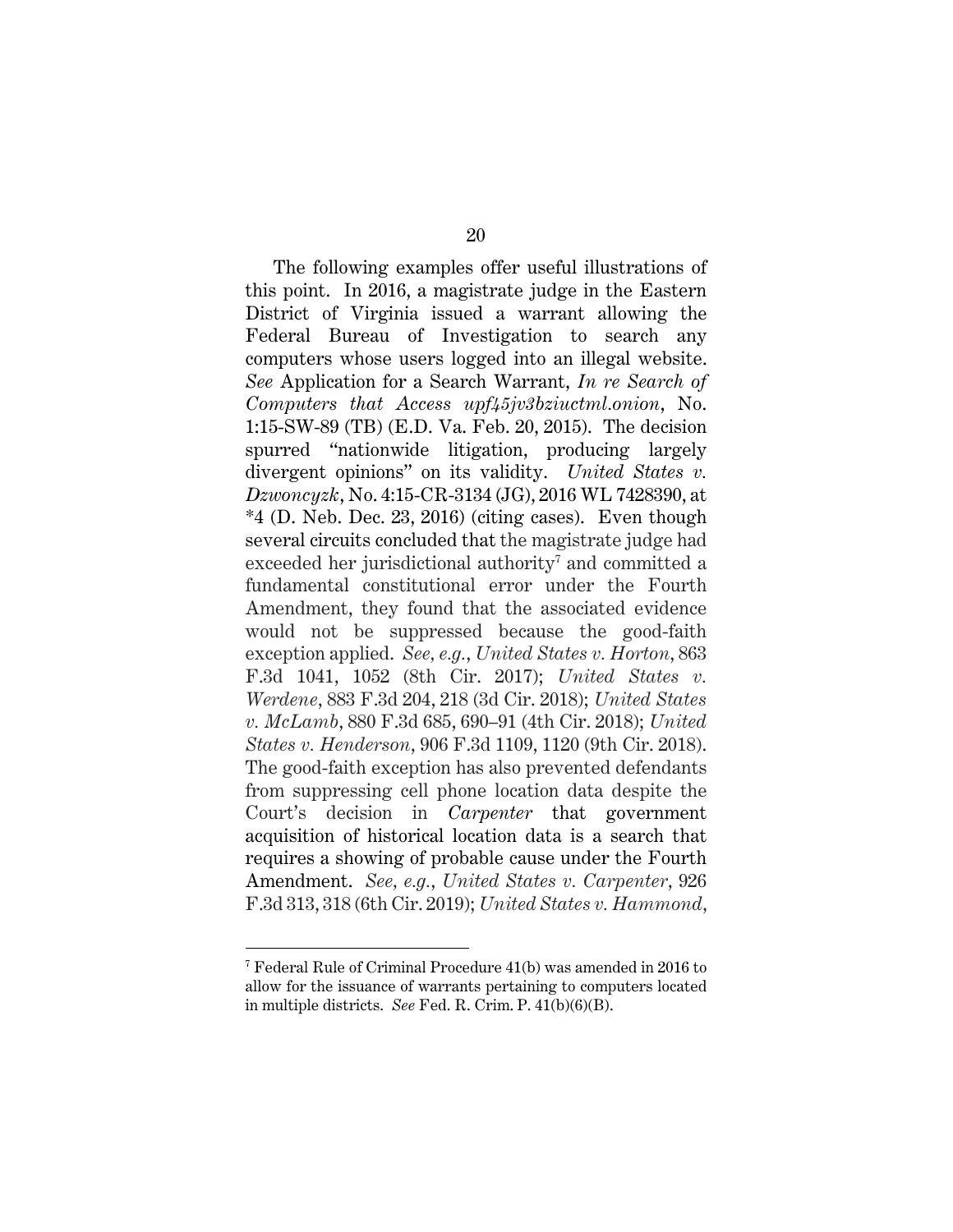No. 19-2357 (AS), 2021 WL 1608789, at \*20 (7th Cir. Apr. 26, 2021); *United States v. Pritchard*, 964 F.3d 513, 529 (6th Cir. 2020); *United States v. Beverly*, 943 F.3d 225, 234–35 (5th Cir. 2019), *cert. denied*, 140 S. Ct. 2550 (2020). The availability of FISC opinions on such issues would have an important impact by providing Article III guidance on the law at an earlier stage of a proceeding, thus reducing the risk that defendants will be convicted and jailed on the strength of evidence that judges should never have authorized the government to collect.

## B. Disclosing Significant FISC Decisions Would Reduce the Impact of Prosecutorial Discretion in Shaping Surveillance Law.

Granting the public a qualified right of access to FISC decisions also would reduce the impact of prosecutorial discretion on surveillance law. When government officials need judicial authority under FISA to engage in certain surveillance practices, they can only turn to one court: the FISC. 50 U.S.C. § 1803(b). By contrast, prosecutors seeking approval from magistrate judges for certain surveillance practices pursuant to other statutes can place and time their requests to ensure review by only those judges they subjectively believe will be most sympathetic to their demands. *See*  Oren Bar-Gill & Barry Friedman, *Taking Warrants Seriously*, 106 Nw. L. Rev. 1609, 1645 (2012) (proposing the randomization of magistrate judges to prevent law enforcement from seeking out magistrate judges perceived to be sympathetic to government requests). These incentives, which are ripe for manipulation, are exacerbated by prosecutors' unilateral right of appeal in such *ex parte* proceedings. *See* Fed. R. Crim. P. 41(d);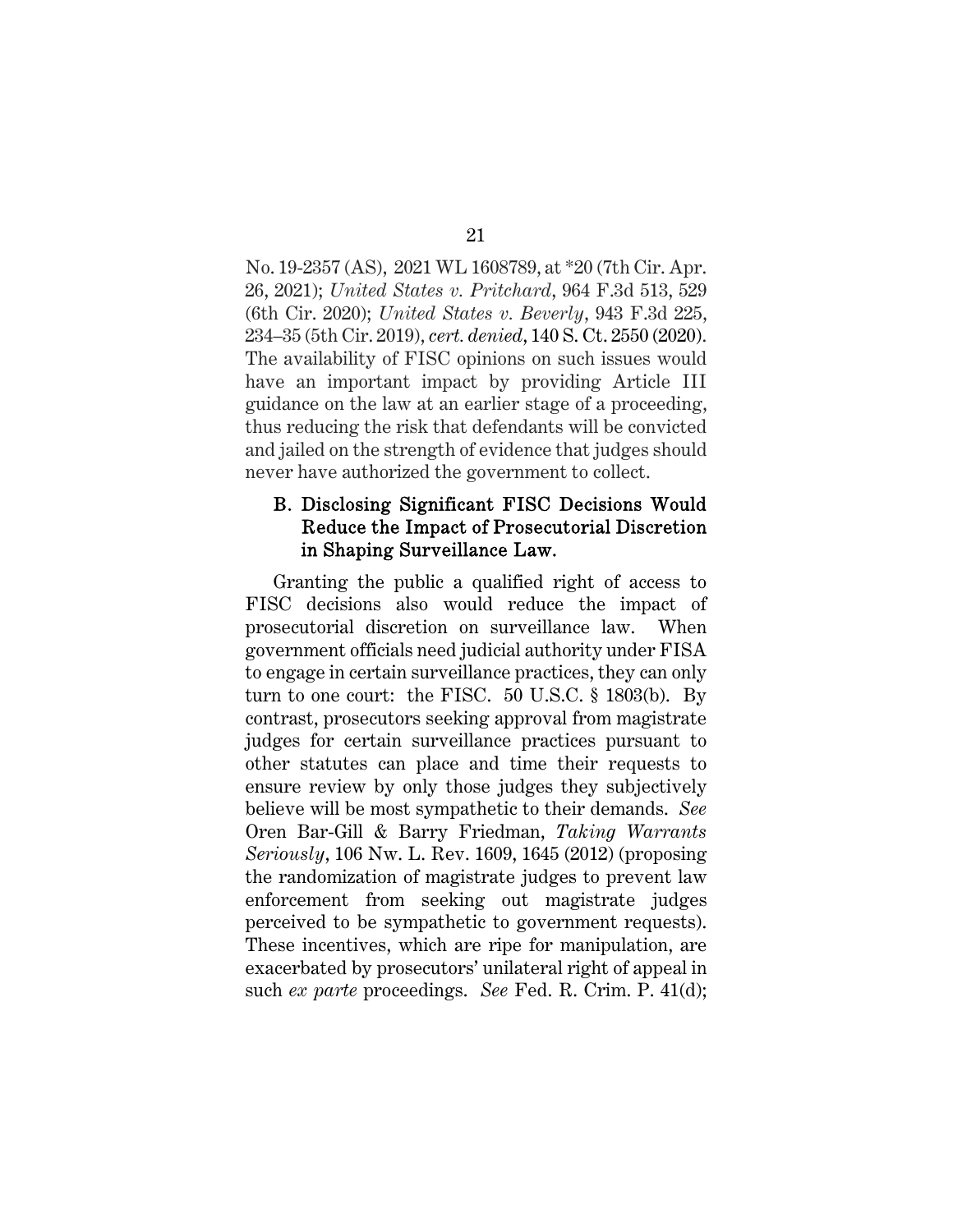Fed. R. Crim. P.  $58(g)(2)$ . In other words, a prosecutor who is dissatisfied with one magistrate judge's order may decline to appeal it if the corresponding circuit is perceived to be unfavorable to law enforcement requests; the prosecutor could instead simply seek out a different magistrate judge for the next request. If confronted with an unfavorable decision in a circuit deemed more likely to side with law enforcement, however, the prosecutor can seek appeal and try to set favorable law.

This scenario played out when the Eastern District of New York upheld a magistrate judge's decision that historical location tracking requires a warrant. *See In re Application of the U.S. for an Order Authorizing the Release of Historical Cell-Site Info.*, No. 10-MC-0897 (JO), 2010 WL 5437209 (E.D.N.Y. Dec. 23, 2010), *aff'd*, 809 F. Supp. 2d 113 (E.D.N.Y. 2011). The government declined to appeal the decision, thereby avoiding the possibility of an adverse decision that would be controlling law throughout the Second Circuit. Instead, prosecutors pursued surveillance requests from other magistrate judges. By contrast, when a magistrate judge issued a similar adverse ruling in Texas, prosecutors pursued a successful appeal in the Fifth Circuit. *See In re Application of U.S. for Historical Cell Site Data*, 747 F. Supp. 2d 827 (S.D. Tex. 2010), *vacated and remanded*, 724 F.3d 600 (5th Cir. 2013). This pattern indicates that surveillance law, and its prospective trajectory, is particularly vulnerable to the whims of prosecutorial decision-making and strategic objectives rather than judicial review.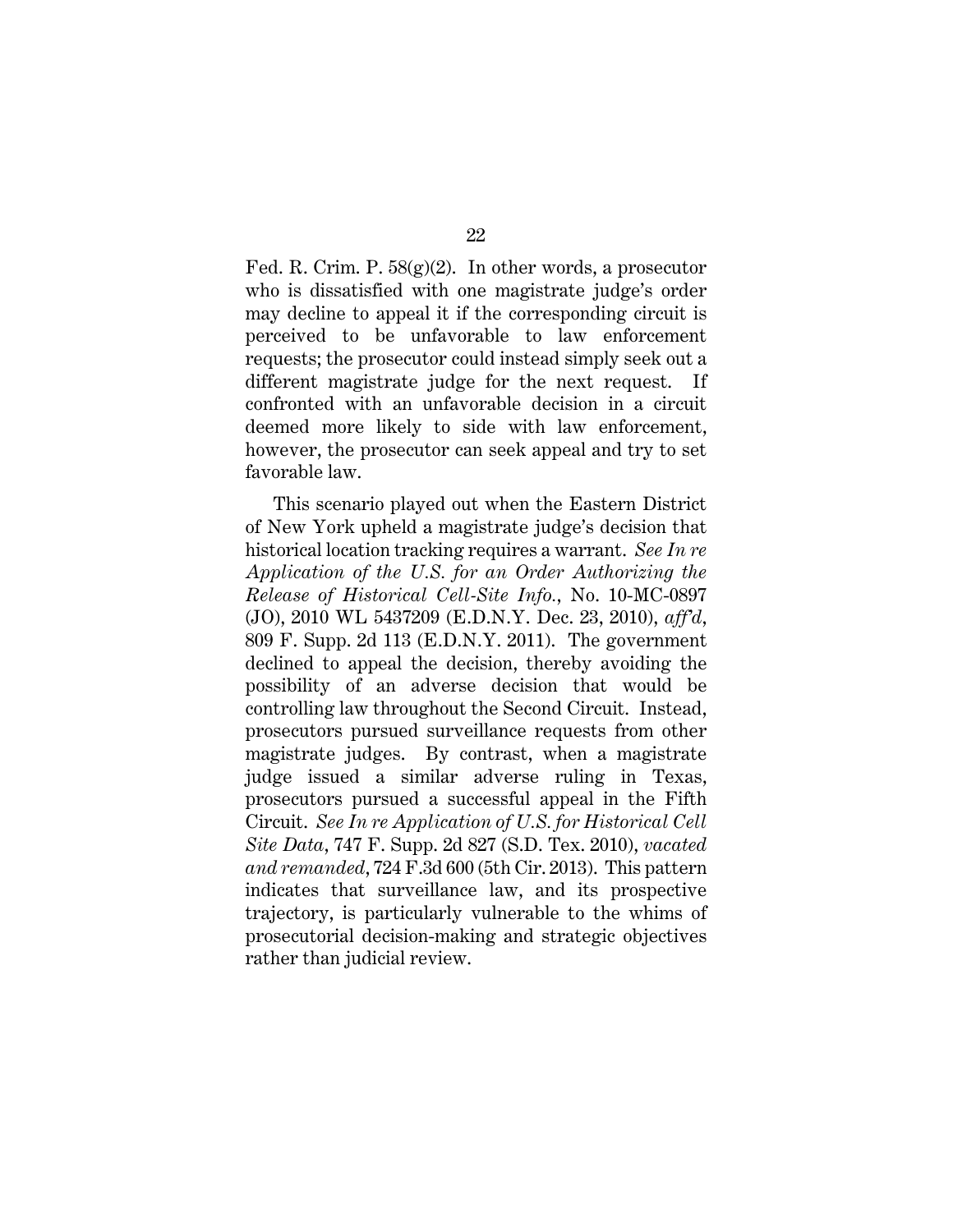Expanded access to FISC opinions could blunt prosecutors' ability to shape the development of the law in this way. In the FISA context, prosecutors do not have the same range of choices they enjoy in traditional courts: when they need the FISC's authorization to use a surveillance method, there is only one judge to whom they can apply. 50 U.S.C.  $\S$  1803(a)(1). Further, the greater likelihood that applications will be timesensitive given the demands of intelligence investigations may make it harder for prosecutors to wait for a judge they subjectively believe may be more agreeable to their view of the law. *Cf.* 50 U.S.C. § 1803(e)(1). In addition, the limited number of FISC judges and the fact that there is only a single court to review FISC rulings means that prosecutors faced with an adverse FISC ruling cannot be strategic in deciding whether to appeal. Unless they are willing to wholly abandon the surveillance method denied by one FISC judge, they must pursue an appeal to the FISCR and risk the adverse appellate ruling. 50 U.S.C. § 1803(a)(1).

Further access to FISC opinions also would allow magistrate judges to cite decisions from a specialized Article III court in support of their reasoning. Instead of having to wait for their circuit court to decide a particular issue—a process subject to the delays described above—magistrate judges could more uniformly draw from FISC authority, thus reducing disparate outcomes across circuits. Granting a qualified right of access therefore would limit the power of prosecutors to shape the law and provide magistrate judges with guidance from Article III judges to support their decisions.